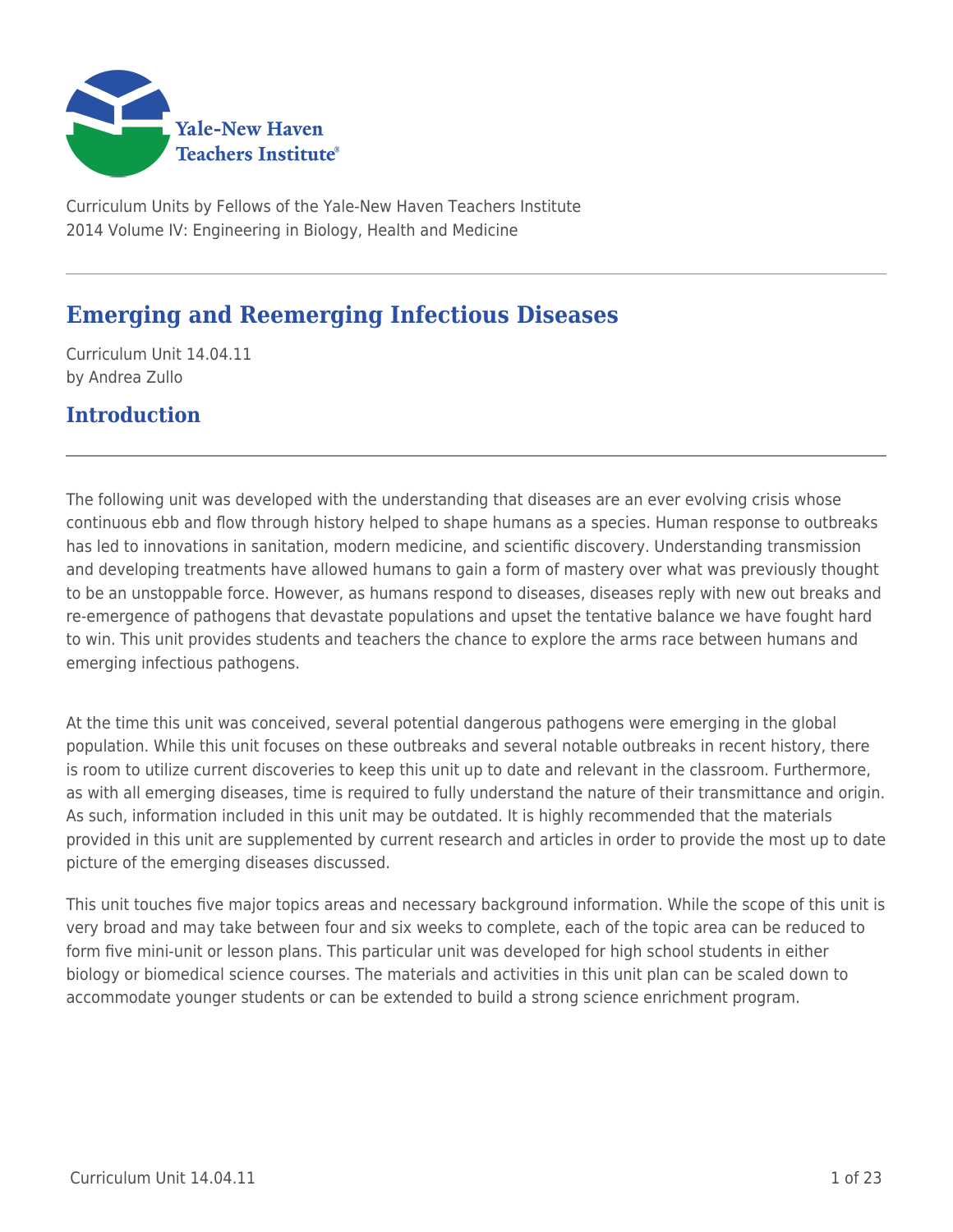### **Rationale**

I am a high school teacher at Hyde Magnet School of Health Science and Sports Medicine. Hyde is a small, science based magnet school that focuses on preparing students to enter into careers that are founded in health science and sports medicine. This unit is written to be included at the end of the sophomore biology course in the fourth quarter. It will provide students with an opportunity to explore the concept of epidemiology and microbiology while also introducing students to various career opportunities in this field.

## **Subunit One: Bacteria and Virus Overview**

This initial subunit addresses the background information necessary to understand the anatomy and physiology of bacteria and viruses. At the end of this subunit, students should be able to identify the major structures of bacteria and viruses and the differences and similarities between them.

#### **Bacteria Anatomy, Morphology, and Arrangement**

In this portion of the subunit, students will learn about the basic anatomy and structures that are common with bacterial pathogens. In addition, students will learn about differences in the peptidoglycan cell wall and capsule of bacteria species and how this structure is important for identifying the bacteria. Students will also learn basic morphology and arrangement of bacterial species, a key feature to identifying the infectious agent. It is recommended that students use the biology texts issued by their districts or sample microbiology text books to assist them with this portion of the unit.

Bacteria are microscopic, prokaryotic organisms known to cause several debilitating, contagious diseases. Bacteria are ubiquitous and, while often depicted in a negative light by media, are not all harmful. Most living organisms live in synergy with bacterial cells and receive many benefits from their mutual interaction. Humans are covered in native flora which provides us with several important health benefits. 24 However, not all bacteria are beneficial. Several bacterial species are known to cause debilitating or deadly diseases.

Bacteria possess many of the same cellular traits that students are familiar with from introductory biology units, however, it is worth reviewing the function of basic organelles. Students should also be reminded of the meaning of prokaryotic and the key differences between this formation of cells and the eukaryotic cells. There are also parts of bacteria cells that students may not have been exposed to in prior units (see Figure 1).

In addition to the cell membrane, bacteria possess two additional external structures called the cell wall and the capsule. Students may be familiar with the concept of a cell wall if they have already studied plant cells. It is important to note that the bacterial cell wall is made of a substance called peptidoglycan, not the cellulose found in plants, and is found in one of two types. Bacteria with a very thick cell wall are considered to be Gram Positive, while thin cell walls indicate Gram negative species. 24 The cell wall provides several advantages to the bacteria, including the regulation of turgor pressure from interactions with the environment.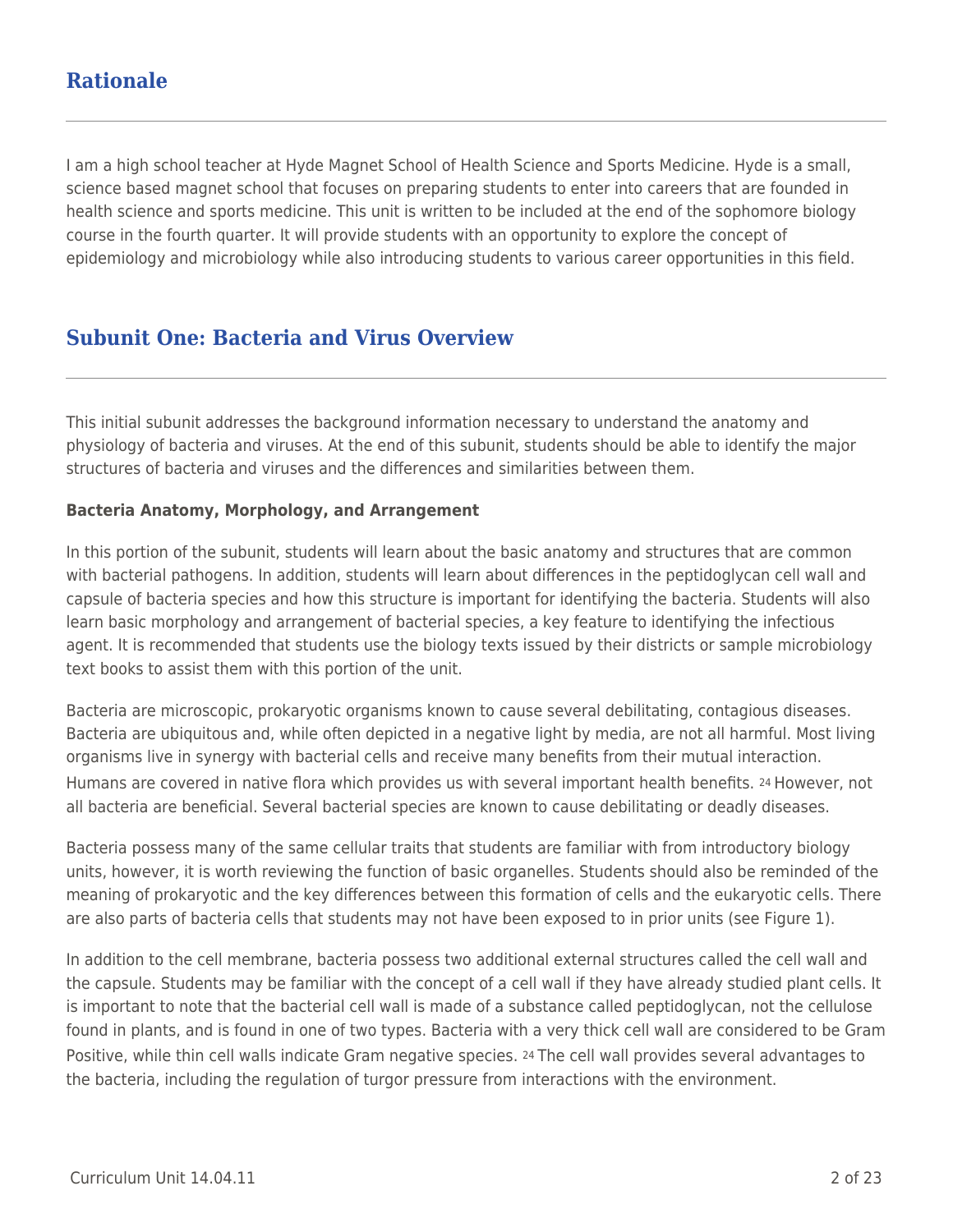

Figure 1. A sample prokaryotic cell with major parts labeled. Retrieved: http://en.wikipedia.org/wiki/Bacteria#mediaviewer/File:Average\_prokaryote\_cell-\_en.svg

The cell capsule is found mostly in Gram negative species, although there are a few notable Gram positive species that do have one present. The cell capsule is a virulence factor in most pathogenic bacteria species. 24 This structure prevents phagocytosis and desiccation of the bacterial cell and allows it to adhere to surfaces aiding in the formation of biofilms or fomites. <sup>24</sup>

Additional external structures of bacteria include the pili—short hair like structures found projecting outward that assist in movement through a rowing motion—and the long whip-like flagella. Students should become familiar with several flagella arrangements, including peritrichous, lophotrichous, and amphitrichous morphologies. <sup>24</sup>

Some bacterial species can form structures called endospores. Endospores are resistant encapsulations that allow for bacteria cells to survive hostile environments. Endospores are not reproductive, but may allow a bacteria to survive in an otherwise dangerous environment until conditions become suitable for it to reactivate into a vegetative or reproductive state. 24 There are even cases of endospores being revived after millions of years of hibernation. <sup>2</sup>

Students should also be exposed to the three common morphologies of bacterial cells—cocci, bacilli, and spirillum. In addition to being able to recognize common morphologies, students should also be familiarized with the arrangements that these forms take. Specific morphologies have particular arrangements that are common. Bacterial species will favor one arrangement over others and these two pieces of information together can be important in the diagnostic identification of bacteria. Students should be exposed to staining techniques that allow them to identify the morphology and arrangements of certain bacteria. This will allow them to dissect some bacterial names and identify bacteria from slides or to construct what certain bacterial

 $C$ urriculum Unit  $14.04.11$   $3$  of 23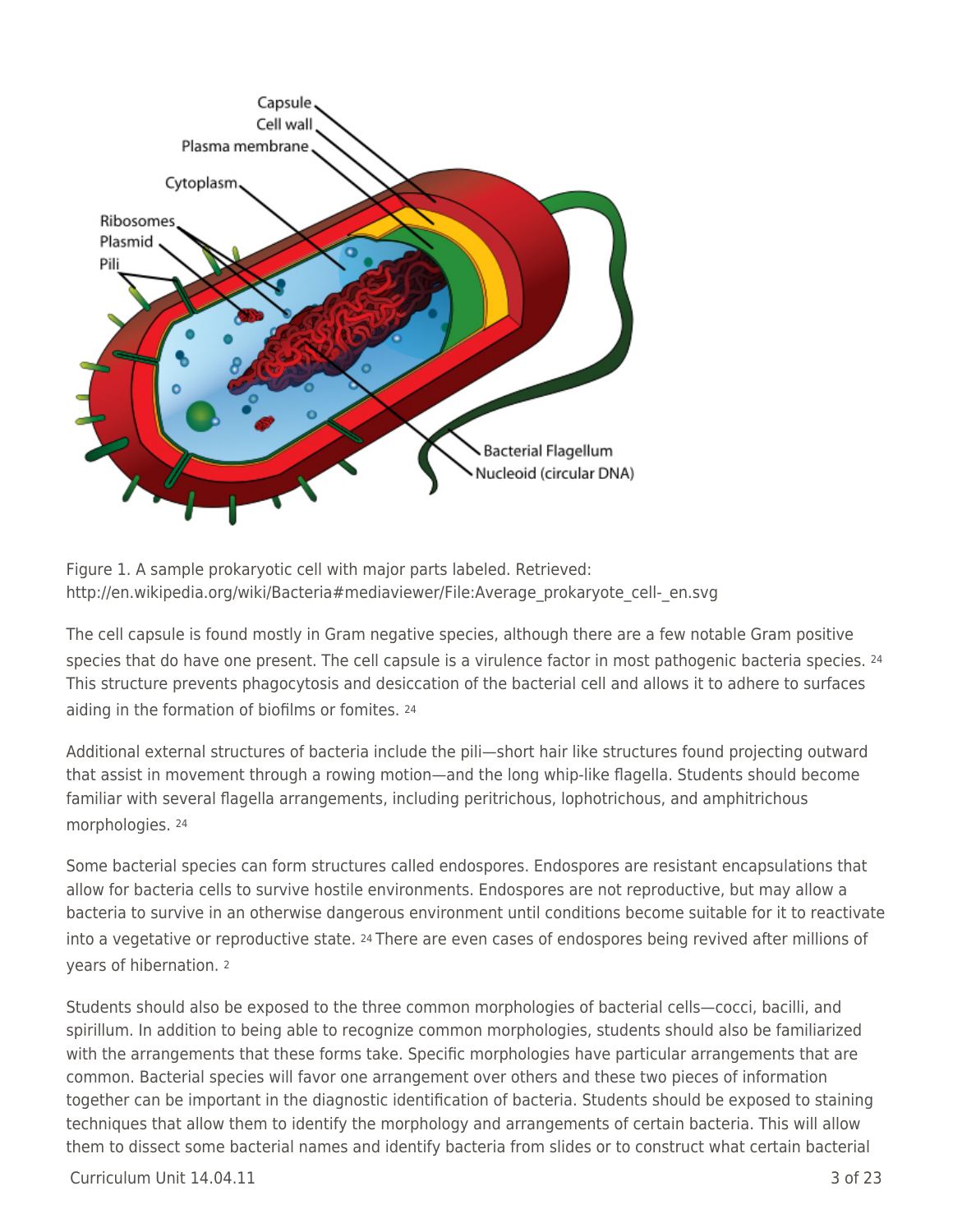colonies should look like given the name (see Figure 2).



Figure 2. A diagram of bacterial morphology and arrangements. Retrieved: http://en.wikipedia.org/wiki/Bacteria#mediaviewer/File:Bacterial\_morphology\_diagram.svg

It is important to note, however, that there are several other bacterial morphologies that students might encounter outside of the big three. Coccobacillus bacteria, for example, are more oblong than a normal coccus, but do not have the length associated with the rod shaped bacillus bacteria. Examples of coccobacillus species include the re-emerging bacterium Bordetella pertussis, the causative agent of whooping cough.

In addition, I have loosely grouped spirillum into one class when, in reality it should be divided into three subgroups: vibrio, spirillum, and spirochete. Vibrio morphologies, as seen in the bacterium Vibrio cholerae are comma or curved rods. These bacteria do not have the exaggerated spiral shape that is often associated with the spirillum grouping. Spirillums are often bacteria that are characterized by thick, rigid spirals. Common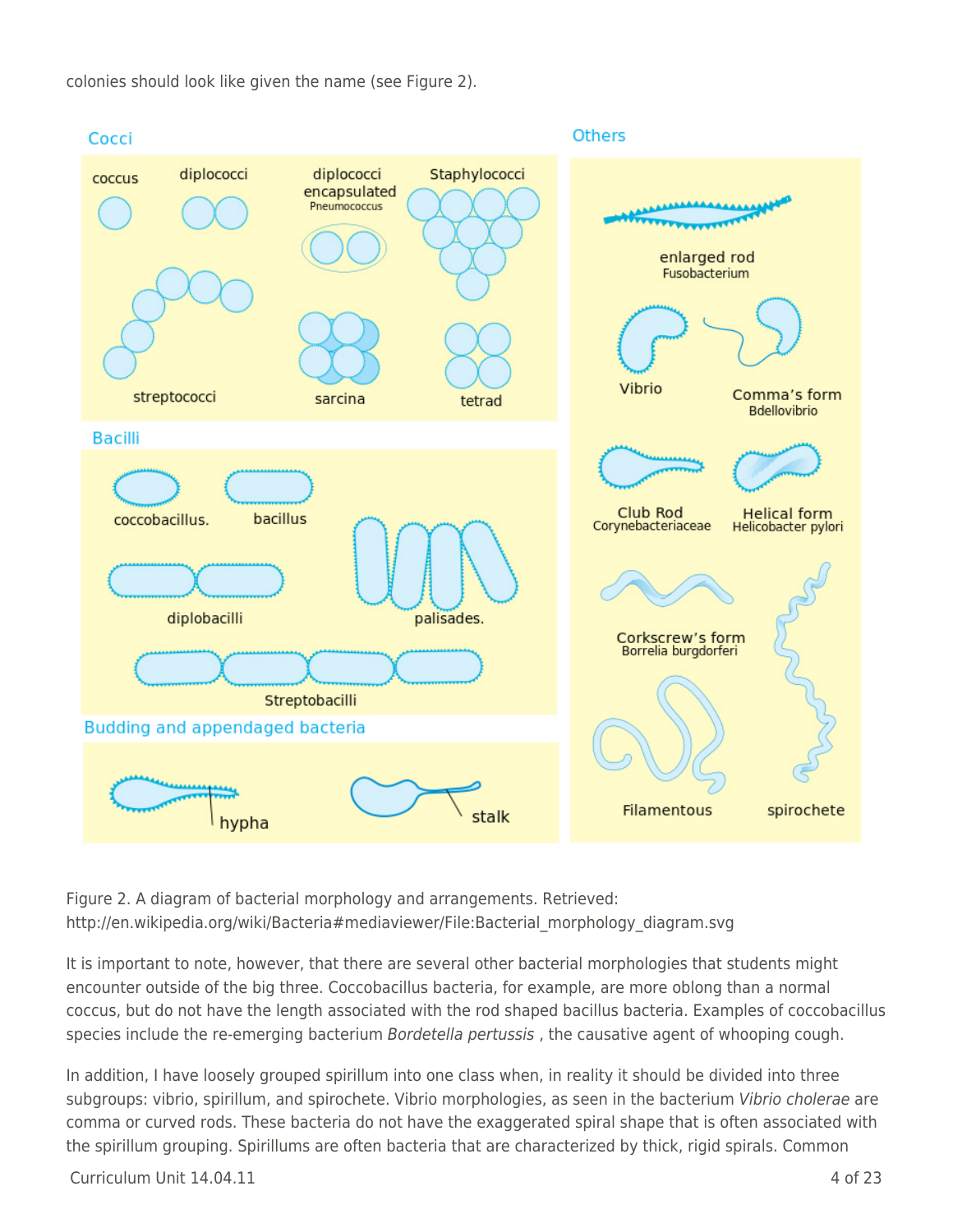examples of this bacterial morphology are Spirillum volutans and S. minus. The last classification within this grouping is the spirochetes. Spirochetes are often thinner and more flexible than spirillum. They also exhibit a higher volume of curl than is seen in the more rigid, thicker bacteria. Examples of spirochetes include the causative agent of Lyme's disease, Borrelia burgdorferii, and Leptospira.

#### **Bacteria Staining Protocols**

Two staining protocols commonly used in microbiology labs to identify bacteria morphology, arrangement and, structure, are simple staining and negative staining. Simple staining is, as the name implies, relatively easy to perform. This type of staining is ideal for a laboratory class and can be modified to suit every facilities particular constraint and needs. Simple stains are performed using one basic (positively charged or cationic) stain such as methylene blue or safrinin. 24 These stains color the cell because they have a slight positive charge to their chromophore—the name for the grouping of the compound that contains the color. Bacterial cells are slightly negatively charged. When introduced to a basic stain like safrinin or methylene blue, the stain readily binds with the cell proteins, essentially staining it the color of the chromophore. 24 As a result, cells stained with basic stains are the color of the dye itself.

It is important to note that heat fixing is crucial for developing a good simple stain. Heat fixing is used to stick bacterial cells to the slide. If this technique was not used, the stained cells would be washed off the slide when the excess dye is removed. Heat fixing requires passing a bacterial smear over a flame. The flame will cause some of the proteins to stick to the slide as they are heated with only a small amount of distortion to the organism. 24 Too little heat, and the cells will wash off the slide. Too much heat will cause a great amount of distortion, drastically changing their perceived morphology and arrangement or destroying the cell entirely. 24

After heat-fixing, students can apply the simple stain of their choice to the slide. The stain will sit according to the protocol, usually around one minute to ensure strong saturation, and then is rinsed off using sterile or distilled water. After, the slide should be blotted with bibulous paper to remove excess moisture. At this point, the slide can be observed.

Negative staining, unlike simple staining, uses dyes that have a negative charge. Many of the stains used in negative staining are also called acidic staining. They have a negative charge to their chromophore. 24 The stain and the cell repel each other. As a result, students are left with a slide that looks like a negative of a film strip—the background is stained black while the cell itself is not. This staining technique is also referred to as indirect staining, because of the way it stains the slide and not the cells. The most common negative stain is nigrosin. Negative staining is an excellent tool for studying morphology and arrangement because no heat fixing is required to set the cells on the slide and so the highest degree of preservation is observed. 24

To create negative stained slides, students will need to add a drop of nigrosin to the edge of one slide. Into the drop, mix a loop of suspended culture and agitate to break up large clumps. Using the end of another slide, students will draw the nigrosin-culture mixture across the side. Slides are usually observed after the film airdries. It is very important to note that negative stained slides are not rinsed with water after the smearing process. Rinsing with water would remove the dye and the cells, leaving clean slides.

These are just two of the many staining techniques used in laboratory to observe morphology and arrangement of bacterial cells. We will learn another staining technique called Gram Staining in subunit four.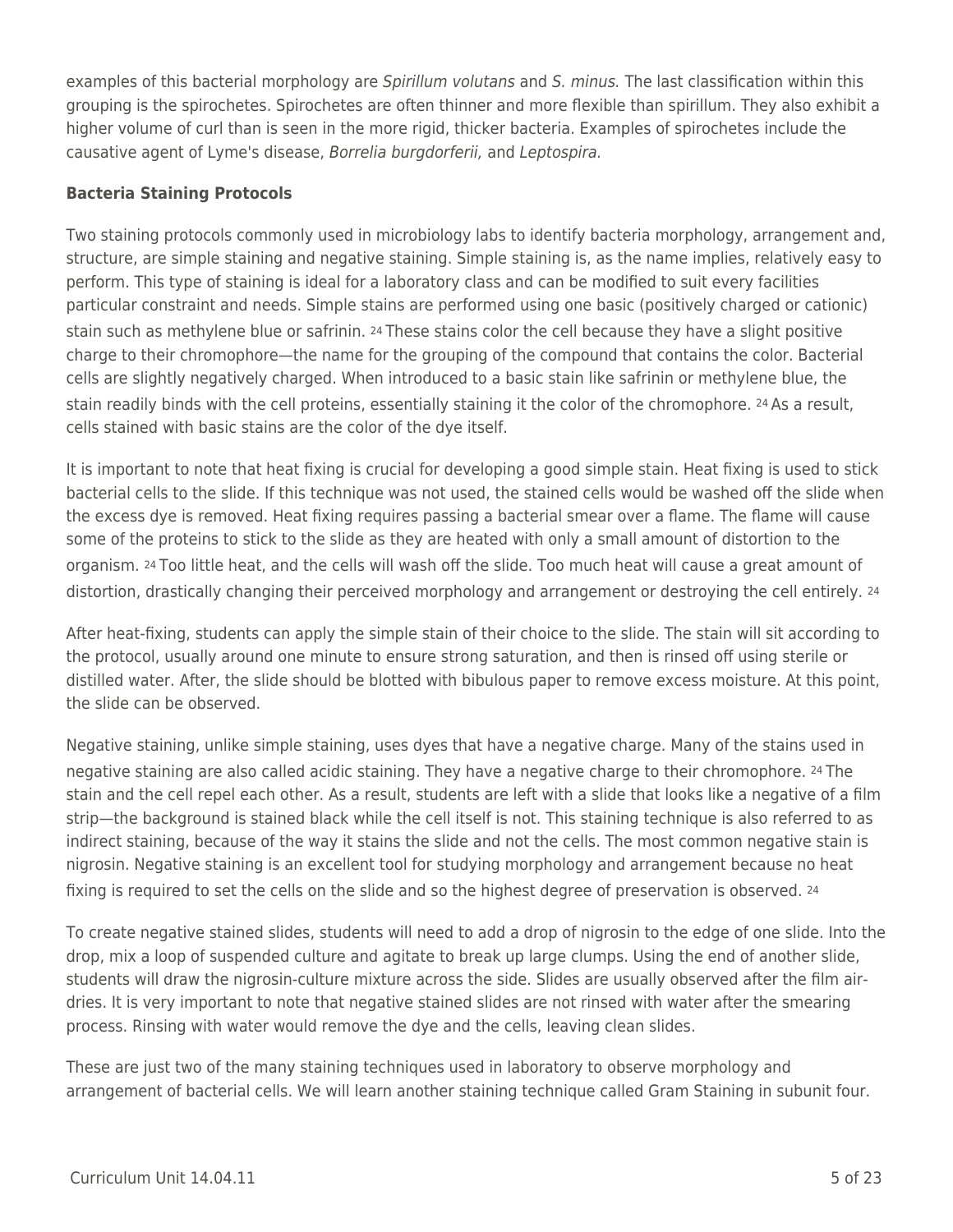### **Virus Structure**

Viruses, unlike bacteria, are not composed of cells. Instead, they are pieces of single or double stranded DNA or RNA surrounded by repeating protein subunits called capsomeres to form a polyhedral or a helical capsid structure. 24 While many human pathogens are polyhedral virus crystals, it is important to expose students to the multitude of viral shapes including the 'spider-like' T4 bacteriophage shape with tail fibers and tail sheath and the filovirus family with their long, Sheppard's crook formations.

Students should also be exposed to the lytic and the lysogenic replication cycles of viruses and how the basic components of virus structure allow it to infiltrate host cells and hijack their cellular machinery (see Figure 3).



Figure 3. The viral lytic and lysogenic cycles. Retrieved: http://en.wikipedia.org/wiki/Lytic\_cycle#mediaviewer/File:Phage2.JPG

Viruses are relatively immobile—they do not actively seek out hosts. Instead, they passively move through the human body until they encounter a host cell with receptor membrane proteins that trigger it to attach. If the

 $Curir$  Unit  $14.04.11$  6 of 23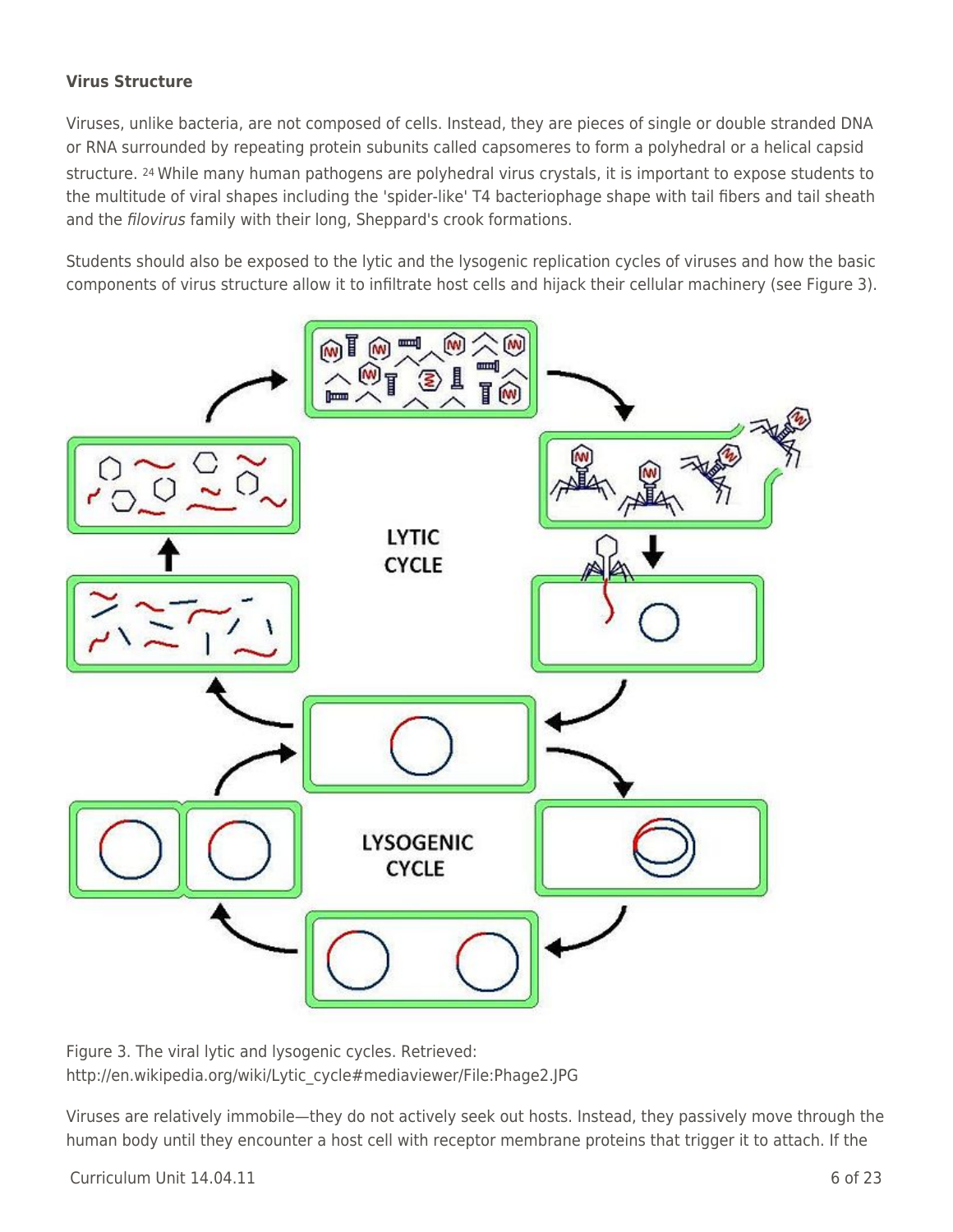virus is a bacteriophage, it will inject the genetic information directly into the host cell. Some enveloped viruses have similar receptor molecules and will "merge" with the host membrane as if it were a liposome, entering the bacteria at that point. 24 Once the viral information enters into the host cell, it will hijack the ribosomes and synthesize viral proteins in a replication process. The viral particles self-assemble inside of the host cell and will lyse or burst out upon completion. If the virus is an envelope virus, it will cloak itself in the cell membrane of the host as it rips its way out.

The lysogenic cycle follows the processes of attachment to the host cell and injection, but once inside the cell, the viral genetic material inserts into the host cell's DNA. This stage is referred to as the formation of a prophage. Prophage refers to the combination of the viral and host genetic information. 24 At this point, the virus enters a latent stage where the host cell replicates, incidentally replicating the viral material as well. This latent, shadow stage can last several weeks to years as is seen in the case of the HIV retrovirus. As the cells proliferate, so does the viral material until there is a chemical signal that causes it to undergo spontaneous induction. At this point, the viral DNA exits the host DNA and enters into the lytic cycle.

There are several major differences between the lytic and the lysogenic cycles. They lytic cycle, while rapid, affects one cell at a time. While the number of cells infected increases with the viral load, there is a noticeably logistic growth to this type of infection within the host body. They lysogenic cycle will infect one cell and then 'hibernate', taking a long time for this cycle to undergo completion. However, the virus passively replicates as host cell turnover can, in effect replace a large amount of the cell tissue with the newly infected cells as they proliferate. Then, once spontaneous induction occurs, multiple cells burst releasing a dauntingly large viral load into the host.

Recommended teaching strategies for this subunit allow students to explore the structures of viral and bacterial pathogens and the important difference between them. One recommended teaching strategy is to allow students to study preserved slides of various bacteria and identify their morphology and arrangement. Students will have the added advantage of learning to focus microscopes under oil emersion (100x oil emersion objective lens) and manipulating sides on a light microscope. It is also recommended that students be allowed to build model viruses and label the structures.

## **Subunit Two: Epidemic Outbreaks—A Historical Model**

The second subunit focuses on providing students with a historical prospective on epidemics and how these epidemic events shaped the way humans respond to pathogen outbreaks. This subunit focuses on the events of the black plague, otherwise known as the bubonic plague, outbreaks during the 6 th century, the late middle ages, and more recently in the 2013 outbreak in Mandritsara, Madagascar. The events of these outbreaks are briefly outlined below.

Bubonic plague is a disease associated with the bacteria Yersinia pestis, a Gram negative coccobacillus often found in single cells, but occasionally seen in strepto- (chain like) formations. Yersinia pestis is a zoonotic pathogen, like many other emerging infectious diseases. This means its natural host species is not humans but it has developed the ability to operate within a human host, often with devastating effects. Other examples of zoonotic diseases include the HIV virus and Ebola,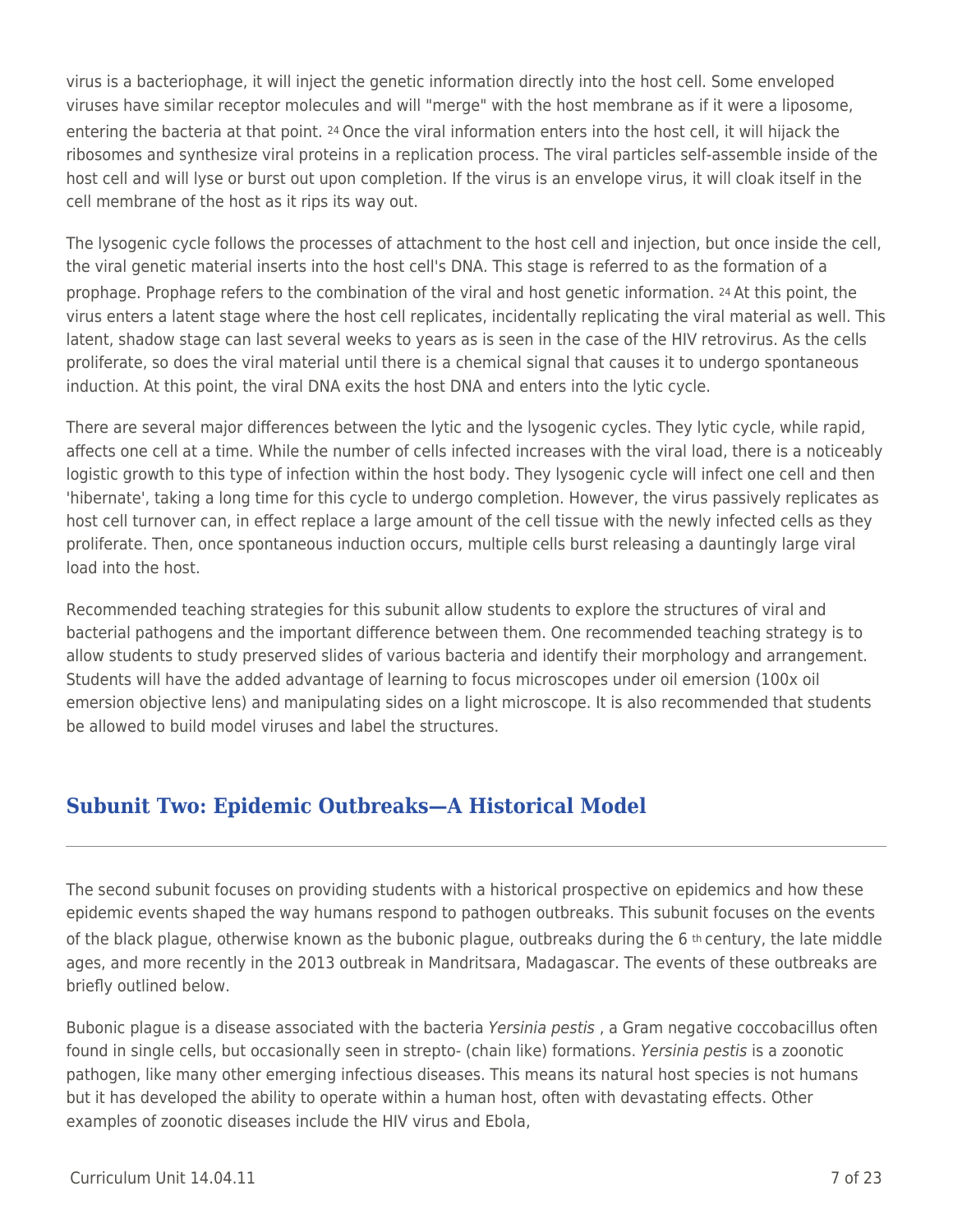Yersinia pestis is transmitted through the natural reservoir of wild rats by flea bites. As the flea bites the host, the bacteria are transmitted through the regurgitated liquid infecting rodents. Non-infected fleas pick up the bacteria by biting infected rats and vice versa. This disease is introduced into human populations when an infected flea bites a human host. <sup>11</sup>

The bacteria will enter the host through the skin and cause sudden onset of high fevers and buboe, from which the disease receives its name. These bubuoe often occur in the groin but may also appear in any lymphatic vessel. In early outbreaks, Y. pestis caused death in 30-50% of Europe's population. 11 It is important to note that the census of this time is unreliable and these numbers are the best prediction of historians. There are three varieties of plague caused by Y. pestis, each with varying symptoms and mortality rates.

The first type of plague is the common bubonic plague (30-75% mortality rate) characterized by aches, high fever, and the characteristic swellings of lymph nodes. It was likely that patients suffering from the bubonic form of the plague died within the first week. Pneumonic plague had a significantly higher (90-95%) mortality rate than the bubonic form and was characterized by bloody sputum and respiratory distress. The final form of the plague, septicemic plague, was the least common and the most deadly with a 100% chance of mortality. <sup>17</sup>Suffers of septicemic plague were often spotted with dark purple patches as their bodies underwent consumptive coagulation, providing the alternative name of "Black Death". The high mortality rate was assisted by a second aerosol mode of transmission where healthy individuals in contact with those infected were able to breathe in the exhaled bacterium and develop the disease. <sup>11</sup>

The response to the first pandemic outbreak of plague in the  $6$  th century, or the Justinianic plague, caused wide spread pneumonic and septic forms in addition to the buboe. While there is no consensus of the plague's origin, it swept through the Mediterranean and is reported to have caused as many as 10,000 deaths per day as it decimated Constantinople, although these numbers are thought to be highly exaggerated due to the hysteria and lack of accurate census. 11 Bodies were buried in mass graves and left in the streets and in homes to rot. Because the plague ran so quickly through the population, it burned itself out—lacking hosts to continue the transmission cycle—and fell into a stage of hibernation. There were several small outcroppings of the plague after the Justinianic plague, as there were small outcroppings before but it wasn't until the Middle Ages that another large pandemic arose. 11

These same events were mirrored in the 1330s as plague once again reared in the East along the ship trade routes from China through India, Syria, and Egypt into Eastern Europe. Much like the Justinianic plague, the disease was transmitted from flea to person and eventually through aerosol between infected hosts and healthy humans. The plague caused mass hysteria as it seemingly jumped through the air to infect whole families and whole blocks of cities. Doctors lanced buboe and practiced bloodletting, or bathed patients in rosewater to cleanse them of what was assumed to be 'foul vapors' or evil spirits. 11 The affected thought the plague was a punishment from God and prompted many to engage in flagellation and join the monasteries in order to seek salvation. Those left to cart out the dead wore the long beaked plague masks stuffed with flowers and herbs as a way to stifle the bad vapors and prevent them from coming into contact with the disease. By the mid 1350s, the plague burned through Europe, leaving an estimated 25 million—one third of Europe's population—buried in its wake. <sup>11</sup>

As improvements in sanitation were made, the threat of contacting these diseases decreased. Advances in modern medicine and a better understanding of the causative factors behind these diseases reduce the impact of plague outbreaks when they do occur. While most students look at the bubonic plague through the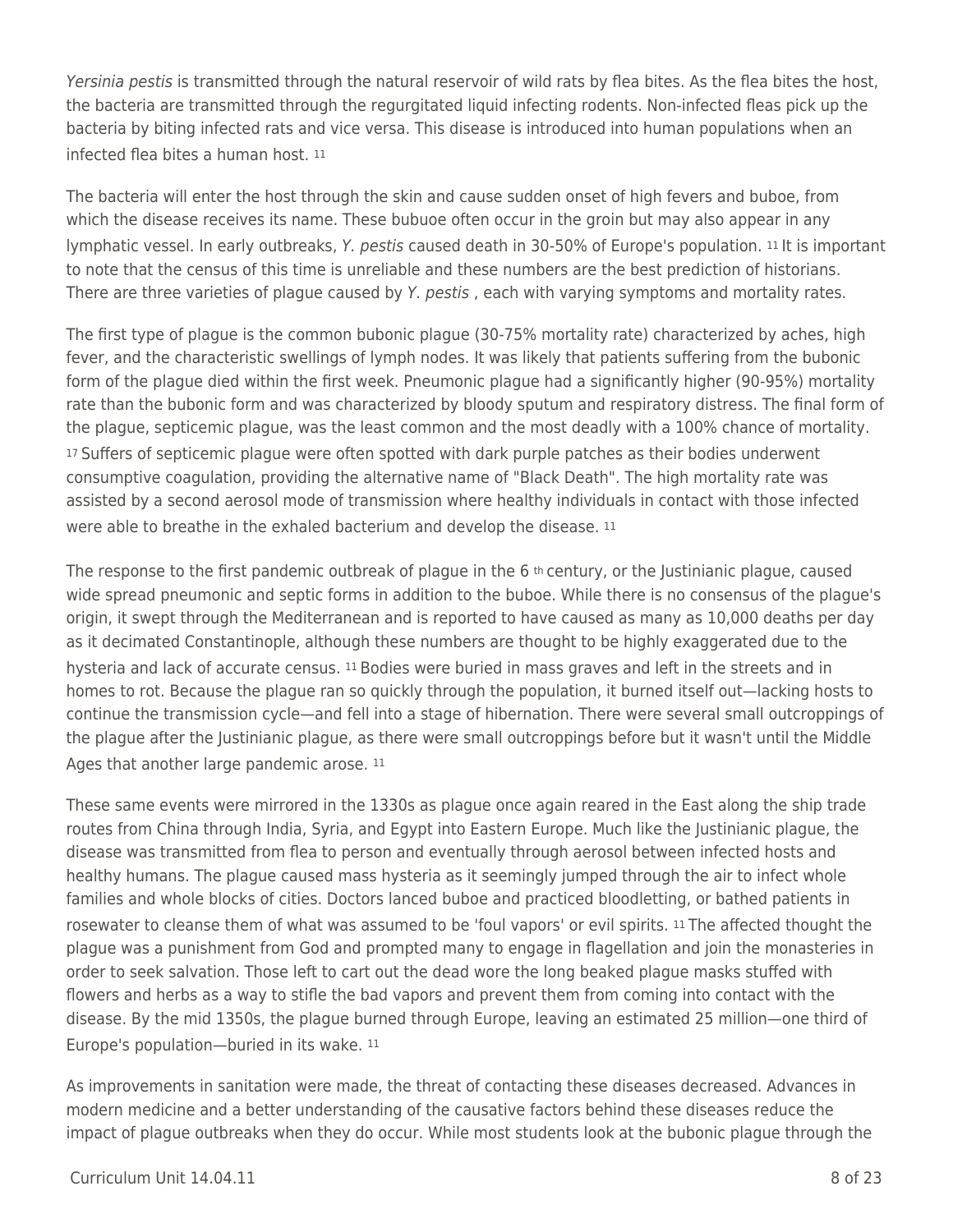lens of history, there are in fact still outbreaks occurring in modern times. For example, in December 2013, a re-emergence of the pneumonic plague was reported in the upper part of the island infecting 84 and killing 32. In the year before, there were 60 reported deaths from the plague—attributed mostly to a decline of sanitation and treatment options as a result of the region's increased political turmoil. 13

One teaching strategy that is highly encouraged for this experiment is an infectious pathogen lab. The lab exposes students to transmission and R<sub>o</sub> (pronounced R naught), or the reproduction rate of a virus. This is usually measured by the number of people an infected individual transmits the virus or bacterium of interest. For example,  $R_0$  for the measles (rebeola)—a highly contagious, viral outbreak that can be spread through aerosol—can range between 12 to 18 people depending on the particular infectious strand in that outbreak. <sup>16</sup> That means for every person who develops measles, they are likely to spread that pathogen to over a dozen people before it is no longer virulent. To provide some prospective, most flu viruses have an R<sub>0</sub> slightly over 1. In this lab, students model an outbreak system using an  $R_0$  of 2. For laboratory instructions, please visit the lesson plan and resource sections at the end of this document.

Teaching strategies for this unit also include the creation of a word wall featuring key vocabulary. As seen in the previous unit, microbiology and pathology is terminologically dense and may require many exposures to frequently encountered words in order to garner a more complete understanding. It is highly recommended that students are introduced to common epidemiology and pathology terminology. Students should be encouraged to define the words using context clues presented by the textual readings that they are using for the unit.

Students should also discuss the relevance of the terminology to the plague unit to both the currently studied plague and other emerging infectious diseases. For example, students should be able to identify the host, pathogen, symptoms, and reservoir of any bacterial or parasitic infection and extrapolate information to decide whether a disease is emerging or re-emerging or whether it should be considered a local outbreak, epidemic, or pandemic.

Students also have a unique opportunity to compare a relatively well known historical outbreak pattern with an emerging outbreak. Students can identify key factors that have altered the impact of this outbreak in Mandrisita, including how the change in infrastructure, the breakdown of medical and sanitation practices, and how political turmoil can impact the spread of infectious agents.

## **Subunit Three: A Survey of Current Emerging Infectious Diseases**

The third subunit is a survey of current emerging or re-emerging infectious diseases. The background information in this section is intended to provide examples of six key emerging infectious diseases, in addition to the re-emergence of Y. pesits outlined in subunit two above. As previously stated, the background information may become outdated as scientists gain a better understanding of the infectious agents being addressed. It is highly recommended that current research be used to supplement any presentation of these materials.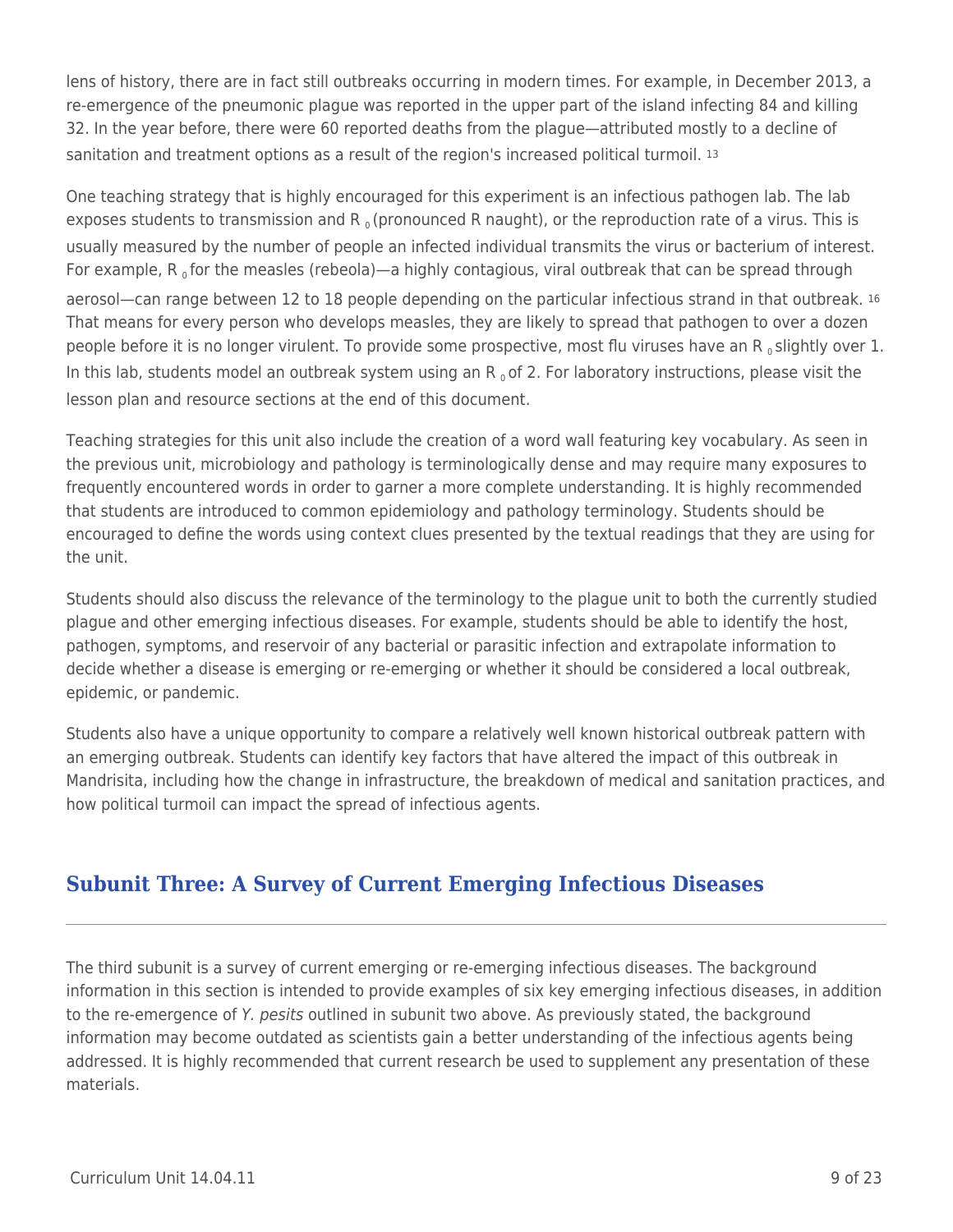### **SARS: Severe Acute Respiratory Syndrome**

SARS, or severe acute respiratory syndrome, emerged in Asia in February 2003 and spread worldwide before the outbreak was later contained that year. The causative agent for SARS is a coronavirus SARS-CoV, a zoonotic virus that moved into human populations from infected avian populations. 11 This disease presents with dangerous respiratory complications in addition to myalgia and fever. If the infection is left untreated, the virus may cause viral pneumonia and, in some cases, death.

While the outbreak is credited as occurring early in the year 2003, the first signs of emergence were in late November 2002 when a farmer was brought into First People's Hospital of Foshan to be treated for respiratory distress. 8,11 The patient died shortly after being admitted into the hospital. The hospital and Chinese government failed to report the novel virus to the World Health Organization, This delay in notification allowed the virus to spread slowly through China as a 'flu outbreak'. 8 By the time it started to make worldwide news, there were already numerous deaths.

In February 2003, an American business man flying from China to Singapore started to show symptoms of respiratory distress. 8,11 He was admitted into The French Hospital of Hanoi, Vietnam where he died as did his attending doctor Carl Urbani who reported the case to the WHO and Vietnamese government. 8,11 By this time, SARS had spread globally, with cases occurring in the United States and Eastern Europe. 8,11

Shortly after, on March 29 th 2003, there was a super-spread event. Sixteen individuals who lodged the 9 th floor of the Hotel Metropole in Hong Kong were infected with SARS-CoV. 8,11 They subsequently traveled to Canada, Singapore, Taiwan, and Vietnam spreading the disease to more people. By July 31 st, 2003, the SARS pandemic was considered to be under control, though no vaccine was developed to prevent future outbreaks.

### **MERS: Middle Eastern Respiratory Syndrome**

MERS **,** Middle Eastern Respiratory Syndrome, is a novel coronavirus outbreak. Like SARS, MERS-CoV affects the pulmonary system of those who it infects causing severe respiratory complications. MERS-CoV was first reported in Saudi Arabia in 2012 and has since developed into media-worthy proportions in 2014. 26 As of the time this paper is being scripted, 288 people have died from the virus and 830 confirmed cases, mostly in Saudi Arabia. This virus has been documented in several countries including the United Kingdom, Italy, the Philippines, Egypt, and Iran. 26 While a majority of patients are asymptomatic, those who do show symptoms face a 30% mortality rate. <sup>26</sup>

MERS is another zoonotic virus spread from camels to humans. Recently, there is some evidence that MERS may be airborne, increasing ease of transmission between hosts. 26 Similar to the SARS virus, there is currently no vaccine available and treatments aim to eliminate the symptoms of MERS rather than MERS itself.

### **Ebola**

Ebola is, arguably, one of the scariest emerging and re-emerging diseases known. Ebola, and its sister virus Marburg, are part of the *filovirus* family. There are multiple strains of Ebola three of which are fatal to humans and nonhuman primates and one strain (Reston) which as of yet is not fatal to humans. Ebola is a hemorrhagic virus presenting initially with flu like symptoms but rapidly progressing into hemorrhaging, rashes, damage to the liver, and coagulopathy. 11 Patients entering the terminal stages of Ebola present with profuse bleeding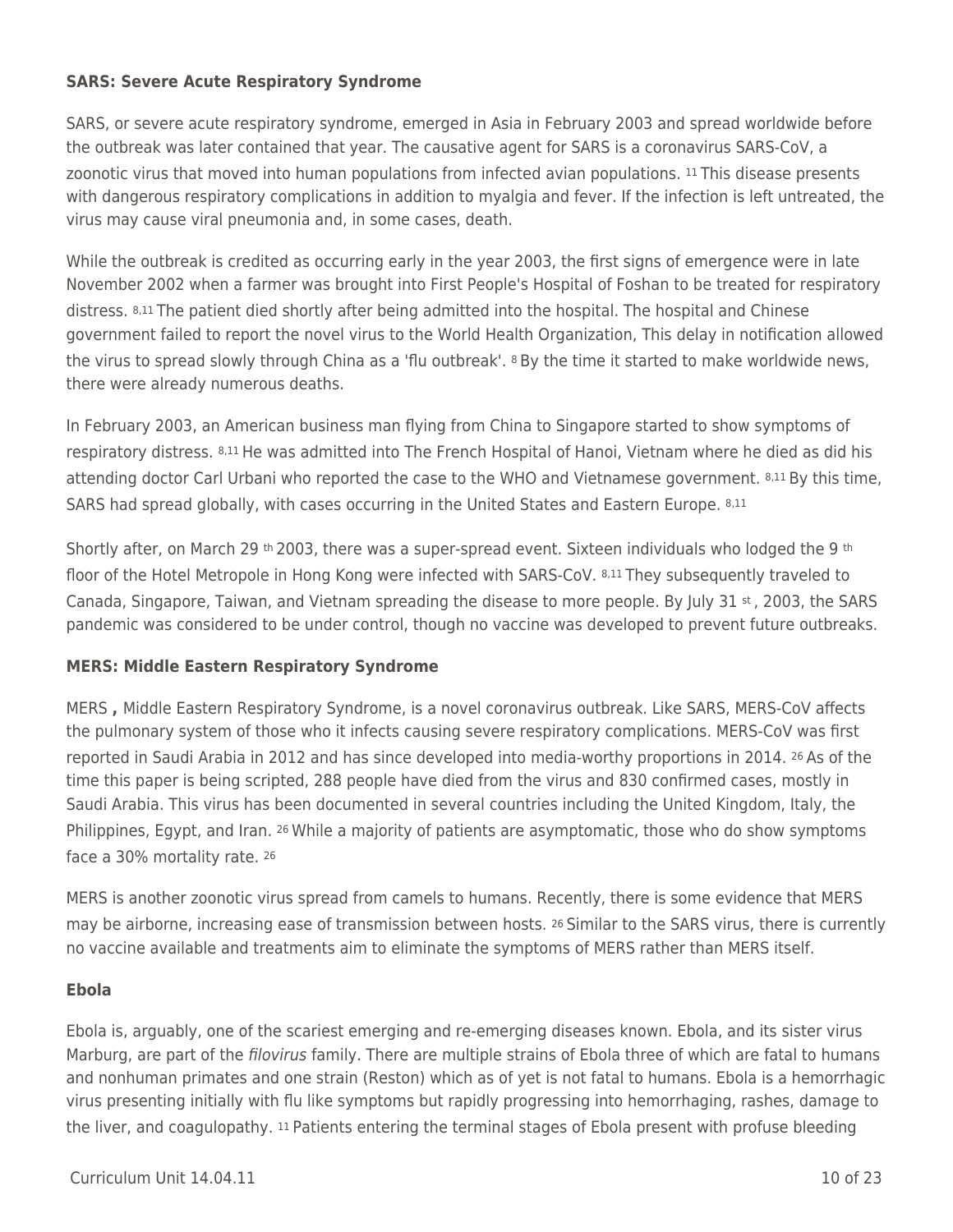from the inside the mouth, expectant from the lungs, and from the anus. Diffuse bleeding send the body into shock, leading to death in over 80% of cases in the most virulent strain. 11 In total, the infection can run its course between two to three weeks time.

Ebola, and viruses like Ebola are considered 'hot viruses' and often pop up in populations and quickly burn out as they run out of hosts to support the virus. Like the previous diseases discussed, Ebola is a zoonotic disease. Transmission is initially spread by contact with infected body fluids of animals like chimpanzees, fruit bats, antelope, or porcupine. 11 This wide range of animal hosts has made it difficult to pin down the natural reservoir for this virus. 11 Once Ebola transmits into the human population, it is transmitted from person to person through contact with infected body fluids. There have also been documented cases of sexually transmitted Ebola from males to females up to seven weeks after a man has recovered from the illness, indicating longevity of the virus even after the patient is asymptomatic. <sup>20</sup>

Most recently, the CDC announced an outbreak of Ebola on March 25 th, 2014 in several southeast districts of Guinea. Initially, a total of 86 cases were reported with 59 deaths. <sup>6</sup> The Zaire ebolavirus strain was indicated as the culpable pathogen. 6 By April 23 rd, 2014 the virus spread to Liberia. 6 As of July 20 th, 2014, the Guinea Ministry of Health has reported a cumulative death total of 314 patients out of the 415 suspected and confirmed cases. <sup>6</sup>

There is currently no vaccine available for this virus although several are being developed. Part of the reason why viral vaccines are so difficult to produce is the mutability of viruses. Viruses replicate very quickly and, without the same methods to check for accurate DNA replication, often acquire mutations. This allows for the virus to quickly evolve resistance from the vaccine as its genetic information mutates. 19 In 2012, two companies that were working on an oral Ebola vaccine were informed that they needed to halt work because funding had been cut to the programs. Since Ebola tends to burn out quickly, and it is often easily contained using relatively simple protocol, it is more likely that the consumer base for an Ebola vaccine is relatively small. This makes producing the drug expensive without the payout that many pharmaceutical companies look to gain. 14 Another vaccine being developed more recently in 2014 uses surface proteins from the Ebola capsid to invoke an immune response. However, this vaccine is only in a pre-clinical evaluation. After preclinical evaluation, it must go through a series of clinical trials, putting an Ebola vaccine several years away. <sup>21</sup>

### **Poliovirus and Poliomyelitis**

Polio is considered to be one of the first diseases that mankind eradicated. Polio is a viral infection caused by a virus called poliovirus, a member of the picornaviridae family. 11 This virus causes poliomyelitis—a transmittable disease that may enter into the central nervous system and cause paralysis of both voluntary and involuntary muscles. Interestingly, a majority of infected hosts are asymptomatic and do not express the paralysis that it is associated with. A quarter of those infected may have flu like symptoms and some stiffness which resolves over several weeks. Only 1% of people who are infected with the disease actually develop any sort of paralysis. 7,10 As patients age, so too does death rate as the virus spreads into the respiratory muscles causing suffocation. 9,11

The height of the polio epidemic was in the late 1940s through the early 1950s. 11 According to CDC records, over 35 thousand people were crippled yearly by the virus, many of them children. 7,10 Quarantines were used to separate the ill from the potentially infected and travel between cities was often restricted to prevent the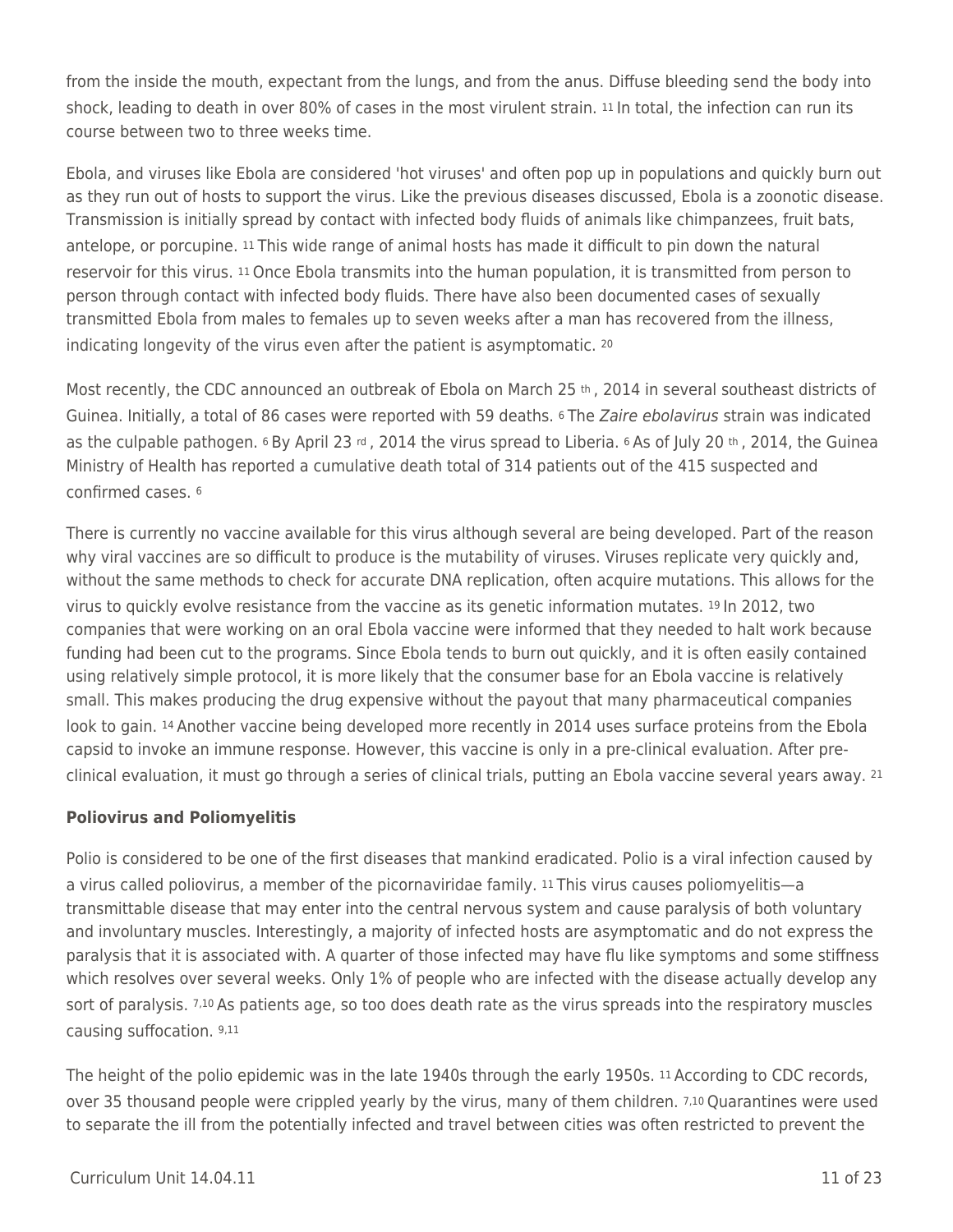spread of the virus. 4 There is no cure for polio, only supportive measures aimed at reducing some of the symptoms. Most treatments included a combination of pain killers and physical therapy along with braces. 9,11 As the disease traveled towards the lungs, respiratory distress was reduced with respirators or negative pressure ventilators like the iron lung. <sup>11</sup>

It wasn't until the early 1960s when Dr. Albert Sabin developed the oral polio vaccine that the United States began to recover. 11 By 1979, polio was eliminated from the United States. 7,10 Nine years later, the CDC, WHO, UNICEF and several other national organizations and governments band together to form the Global Polio Eradication Initiative (GPEI). 10 Outlined in their plan are four pillars: immunization of infants with the oral polio vaccine, providing supplementary immunization, surveillance for wild poliovirus in populations, and campaigns aimed at targeting any poliovirus outbreaks. <sup>10</sup>

Currently, the CDC reports that GPEI has reduced the amount of polio outbreaks to 99% with the Americas, Europe, South East Asia and the Western Pacific marked as polio free. 7,10 There are currently only three countries where polio outbreaks happen with frequency—Afghanistan, Nigeria, and Pakistan. <sup>7</sup>

### **MRSA and other Drug Resistant Bacteria**

When Alexander Fleming discovered one of his Staphylococcus aureus petri dishes was contaminated with mold, he did not know that he had discovered the next line of defense against disease. What Fleming discovered was a secretion called penicillin, a compound that had antibiotic effects that killed bacteria. Antibiotics work by preventing the formation of bacterial cell walls or by preventing the bacterial cells from reproducing.

By the late 1960s, antibiotics were prescribed for a wide range of previously uncontrollable infectious diseases. 22 In addition, improvements in the sanitization infrastructure in major cities had improved dramatically, further eliminating conditions that contributed to the spread of bacteria and viruses. Penicillin and other antibiotics were so promising in controlling disease that in 1967 the United States of America Surgeon General William Stewart declared that, "We have basically wiped out infection in the United States." 22

Not too long after that bold statement, a strain of penicillin resistant staph was found in a patient. Now, almost all strains of staph are resistant to penicillin. Other forms of antibiotic resistance have been noted in dozens of species of bacteria indicating that bacteria are keeping pace with our medical developments.

Antibiotic resistant bacteria, like MRSA or methicillin-resistant Staphylococcus aureus , are a serious health concern. Often, resistant forms of bacteria are acquired as nosocomial infections—secondary infections developed after entering into a hospital. 23 Sometimes, infections are acquired by coming into contact with an infected person outside of the hospital. These infections can spread unchecked through a patient and are notoriously difficult to treat because the drugs that are most effective no longer work. 23 While many cases of resistant bacterial infections occur in patients that have weakened immune systems, anyone who has come into contact with these bacteria can be susceptible. 23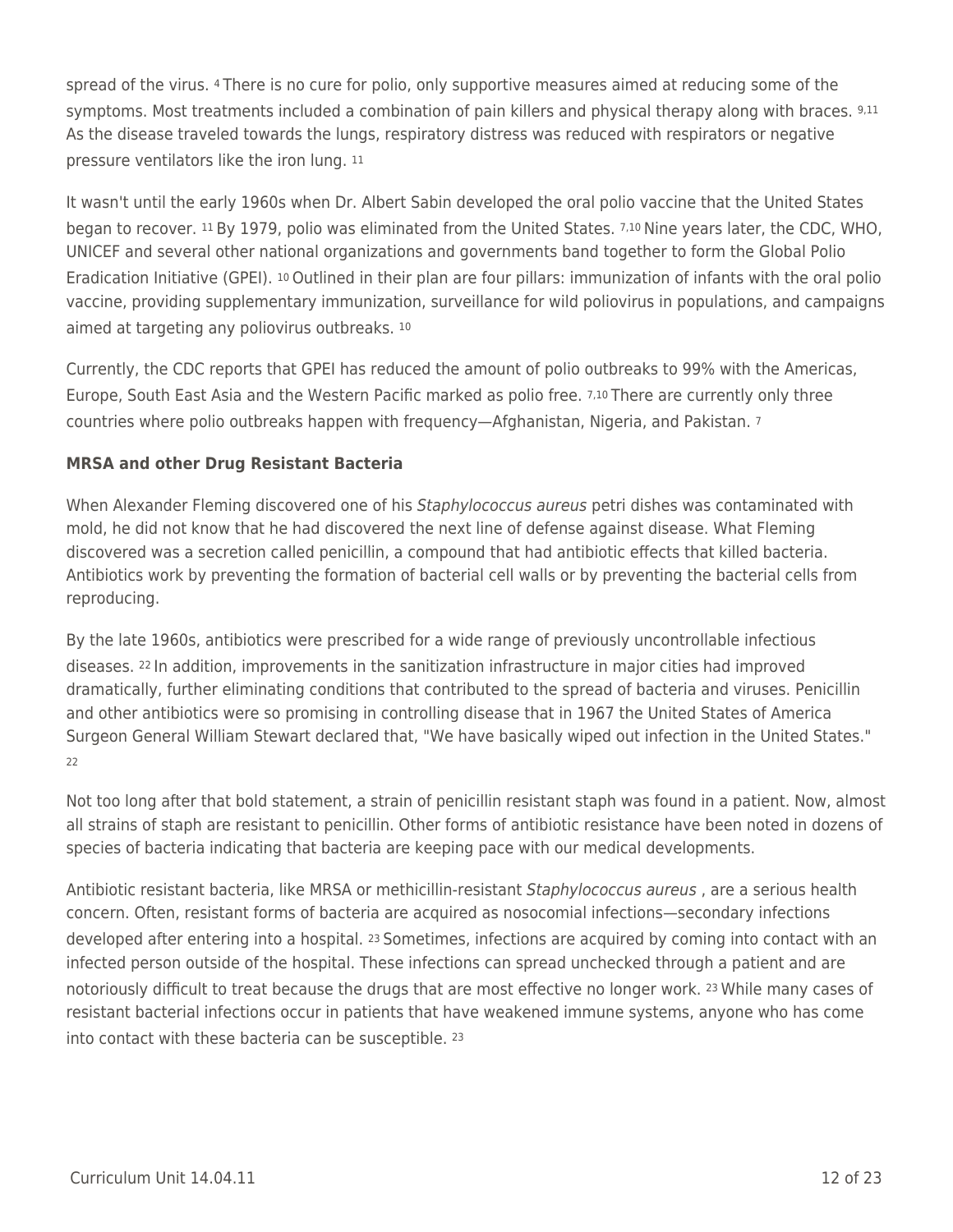MRSA and other antibiotic resistant bacteria have evolved as a response to the flood of antibiotics. If used correctly, antibiotics can kill bacterial infections. However, many people misuse or overuse prescriptions, exposing bacterial populations to the drug without entirely removing the population. As a result, bacteria that are naturally resistant survive the infection and recolonize the host in a secondary infection. 23,24 These bacteria are spread from person-to-person and cause further infections. Constant exposure to antibiotics has driven an evolutionary arms race between antibiotic and bacterium, creating these super-bugs. <sup>5</sup>

Teaching strategies and resources for this sub-unit include exposing students to news paper articles about each of these diseases. Creating an Infectious Emerging Disease wall with the lifecycle of the virus or bacterium, transmission, hosts and reservoirs, and any other pertinent information may be a helpful activity for teaching students about these diseases. With the large number of emerging or re-emerging infectious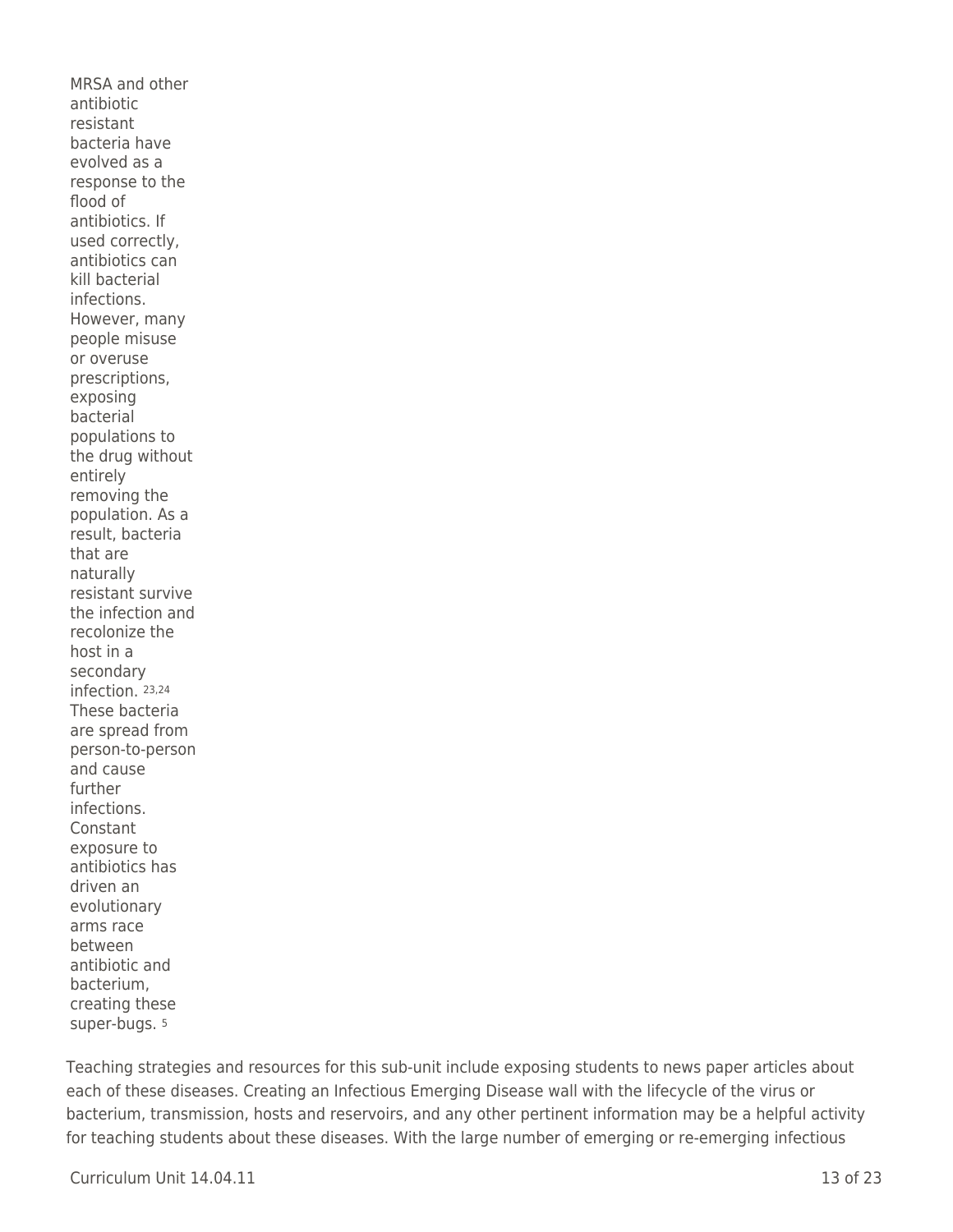diseases available, it may be worthwhile to assign this subunit as an individual research project.

### **Subunit Four: Diagnosis, Testing, and Treatment for Emerging Infectious Diseases**

This subunit focuses on the diagnostic tests, and treatments for identifying and studying infectious pathogens. This subunit focuses on several bacterial and viral diagnostic tests used in the lab to identify and treat infections.

In both bacterial and viral infections there is typically an immunological response by the host cell. When host organisms interact with foreign agents, there is an adaptive immune response. The body will produce antibiotics targeting the agent as not-self and tagging it for infection. The presence of the antibody immunoglobulin M (IgM) produced by the immune system appears in patient serum after contact with infectious pathogens. <sup>25</sup>

### **Aseptic Technique**

All of the techniques listed below should be completed aseptically in order to prevent contamination. Before the transfer and preparation of slides, the surface area of the work surface should be wiped down with surfactant. After, a burner is lit to prevent bacteria from settling into the environment while working. All work should be completed in the area of the burner to limit contamination. Any loops used in the transference of bacteria must be flamed until red hot and then cooled. To remove bacteria from capped tubes, pass the cap quickly through the flame and then quickly flame the mouth of the tube. This heats up the air inside of the tube and pushes out any bacteria or fungal spores that might enter during the transference process. 24 Bacteria can be removed using the sterile loop and then the tube re-flamed and re-capped.

If students have been progressing through the subunits in order, they have already been exposed to simple staining technique and negative stains. These two techniques, while not in and of themselves diagnostic, allow students to gain an understanding of the basic shapes of bacterial colonies. If subunits are being completed out of order or selectively, the protocols for simple staining of slides is listed above in subunit one.

### **Gram Staining**

Gram staining is the first type of diagnostic testing that students will be exposed to. Gram staining is a procedure that exposes bacteria fixed on a slide to a series of stains in order to characterize their cell walls. Bacterial cells with thin cell walls stain red and are considered Gram Negative. Bacterial cells with thick cell walls stain blue and are considered Gram Positive. If the facility is properly equipped, students can practice Gram Stain technique on pre-fixed bacterial cells. Otherwise, a virtual gram stain lab is available and is included in the resources portion of this document. Gram staining capitalizes on the cell wall type to differentiate between bacterial species. 24 It is important to let students know that not all bacteria respond to Gram staining and that this is one of a few diagnostic techniques available to identify bacterial types. 24

### **Media: Nutrient, Differential, and Selective**

 $C$ urriculum Unit  $14.04.11$ Media often refers to the substance on which a bacterial colony is grown and maintained. There are many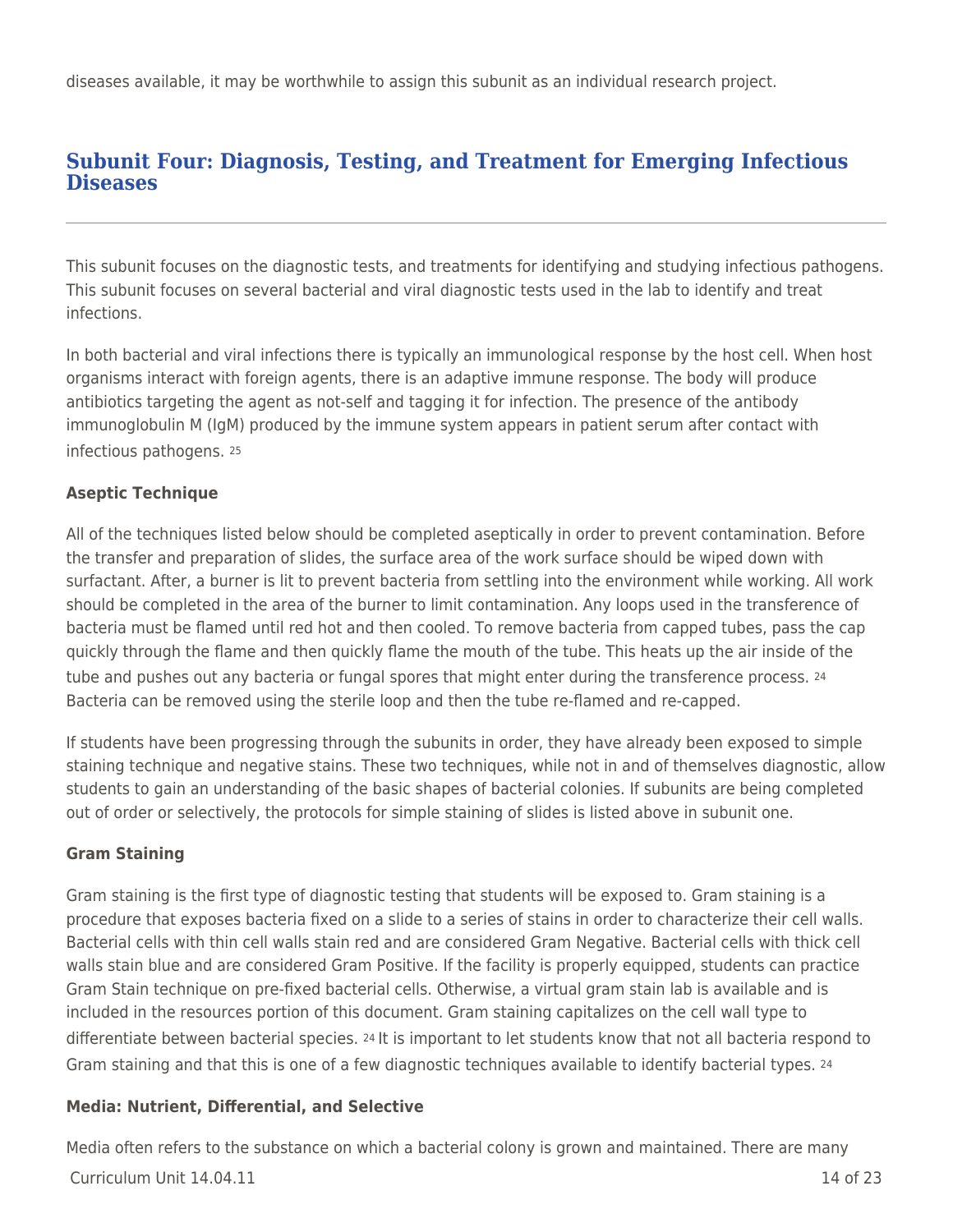different types of media, all with different purposes. Nutritive or general agar is the most common for students to have come into contact with. This media is usually composed of some sort of agarose gel complete with all of the nutritive elements needed to support the growth of the bacteria colony. This media allows all bacteria to grow and is often used in labs in order to maintain culture collections. While this media isn't necessarily diagnostic, looking at the bacteria colony characteristics on this type of media can yield some diagnostic evidence. For example, *Pseudomonas aeruginosa* often grows with fluorescent colonies that give off a grape odor. These preliminary characteristics are often key evidence for identifying Pseudomonas infections.

Altering the basic composition of the media be either adding or subtracting elements can greatly impact the way bacteria grow on the media. This principle is used to identify specific types of bacteria either by selecting for the bacteria type or differentiating the growing culture. Selective media is media that has an inhibitor agent added to prevent the growth of certain bacteria. 24 Often, inhibitor agents select for either gram positive or gram negative bacteria. Common inhibitor agents used in selective media include high concentrations of salt, low or altered pH, missing amino acids, or specific antibiotics embedded into the media. <sup>24</sup>

Differential media, unlike selective media, relies upon the biochemical composition of the bacteria to interact with additives in order to cause a measurable, observable change to the media. Often times, differential media includes pH indicators and dyes that allow for metabolic reactions to be observed. 24 Often, a specific sugar is added to the media. If the bacterium metabolizes that particular sugar, it decreases the pH of the surrounding area. 24 This decrease in pH causes a color change

For this unit, only two selective and differential plates will be studied—Eosin Methylene Blue (EMB) and Mannitol Salt Agar (MSA).

EMB plates are selective for Gram Negative bacteria. The inhibitor agent methylene blue prevents the growth of any thick cell walled Gram Positive bacteria. There are several differential properties of EMB. Coliform bacteria like Escherichia coli grow with a metallic green sheen. Bacteria that metabolize the lactose sugar found in EMB, like *Enterococcus* species, grow with fisheye colonies spotted with a dark center.

MSA plates are selective for Gram Positive bacteria and differential between species of Staphylococcus. The high concentration of salt in the media prevents the growth of Gram Negative bacterial species and the pH indicator allows for the identification of bacteria that metabolize mannitol sugar. This agar is useful for differentiating between Staphylococcus epidermidis, a resident bacterium found on the skin and in the eyes and S. aureus, a potentially devastating pathogenic bacteria that can have multi-antibiotic resistance.

### **Antibiotics**

After performing differential diagnostic tests, like those listed above, pathologists are able to narrow down the infectious agent causing the disease. Antibiotics are medicines that are developed to treat bacterial infections. Antibiotics can be naturally derived, semi-synthetic drugs that are altered to increase their effectiveness against bacteria or decrease their toxicity to the host, or completely synthetic drugs. 24

There are two major effects an antibiotic may have on a bacteria cell. First, antibiotics might kill the cell directly, either by preventing the formation of a vital component of the cell's structure like the cell wall as is the case with penicillin. We term these types of drugs bactericidal or bacteria killing antibiotics. <sup>24</sup>

The second way an antibiotic can be used to clear an infection is to be bacteriostatic—or to prevent the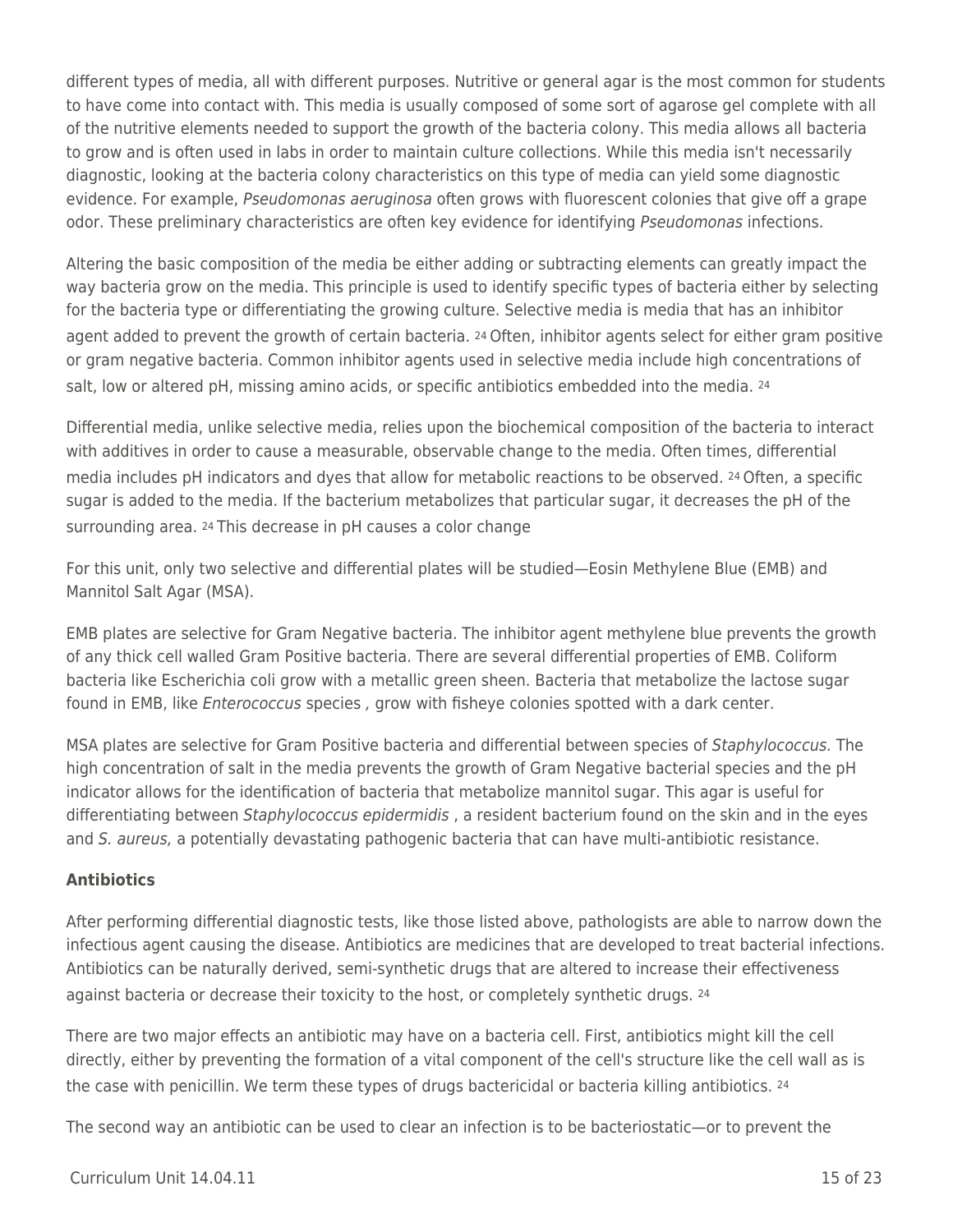bacteria cell from multiplying. 24 For example, the antibiotic tetracycline prevents the protein synthesis needed to make proteins required in binary fission. Sulfa drugs prevent the formation of new bacterial DNA. <sup>24</sup> As a result, the unmitigated growth found in bacterial infections is now stymied, allowing for the host's immune system to remove the bacteria cells that are already present without needing to deal with new growth.

It is important to know what type of infection the patient has in order to select the correct antibiotic to treat it. Some antibiotics are broad spectrum and treat many different bacterial infections. 24 This might be a good course if the particular agent causing the infection is unknown and intervention is required to save the patient's life while doctors work to identify the pathogen. However, over use of broad spectrum antibiotics may kill other, healthy, bacteria and may actually increase the amount of antibiotic resistance seen in certain species. 24 Specialized antibiotics, called narrow spectrum antibiotics, work on specific types of bacteria—for example, vancomycin is a narrow spectrum antibiotic prescribed to treat S. aureus infections, but it is ineffective against Gram negative infections. An excellent laboratory exercise to study antibiotic sensitivity in different bacteria species is listed in the lesson plan section for subunit four.

The previous set of diagnostic tools and treatments were specific for bacterial infections. Viruses have a different mode and means of infection in their hosts. As a result, the diagnosis and treatment options for viral infections differ greatly than those of bacterial infections. Below is a general explanation of how viral pathogens are diagnosed and treated.

### **ELISA**

Enyme-linked immunosorbent assays (ELISA) are commonly used to measure the titer of either antibodies or antigens in a solution. This assay was used to screen for HIV and other emerging infectious diseases like West Nile Virus. ELISA tests coating the wells of the microtiter plate with the antigen that researchers are testing for. The patient's serum is introduced. 24 If that patient has been exposed to the viral factor in the recent past, they should have IgM antibodies for that factor. If it has been a long time since exposure IgG antibodies may be the ones to react. Antibodies that are responsive to the antigens bind together. After, the remaining serum can be removed from the well, leaving the antigen-antibody complex behind. 24 At this point, animal antibodies that have been conjugated with an enzyme are added. These antibodies bind to the human antibody-antigen complex. 24 A second rinse removes excess animal antibodies from the well. Finally, a color substrate is added, which interacts with the attached enzyme. 24 As a result of this cascade, there is a color change that can be measured, indicating that the patient has come into contact with that viral substance. This protocol is for an indirect ELISA—an ELISA test that looks for the presence of antibodies against a specific antigen instead of looking for the antigen itself in the patient's serum. <sup>24</sup>

### **Detection with Nanowire Tubes**

Similar to ELISA, but much more sensitive, is a possible immune response detection based on identifying changes in current flow using semi-conducting nanowires or carbon nanotubes. 12 The way this process works is by lining a conducting tube with antibody receptors. If the corresponding antigen is found in the patient's serum sample, the antigen will attach to the antibody. At this point, there is a decrease in the conductance of the tube, similar to when a person stands on a running hose. 12 As long as the antigen ligand attaches, there is a measurable result that can indicate presence of the antigen in the patient's blood serum.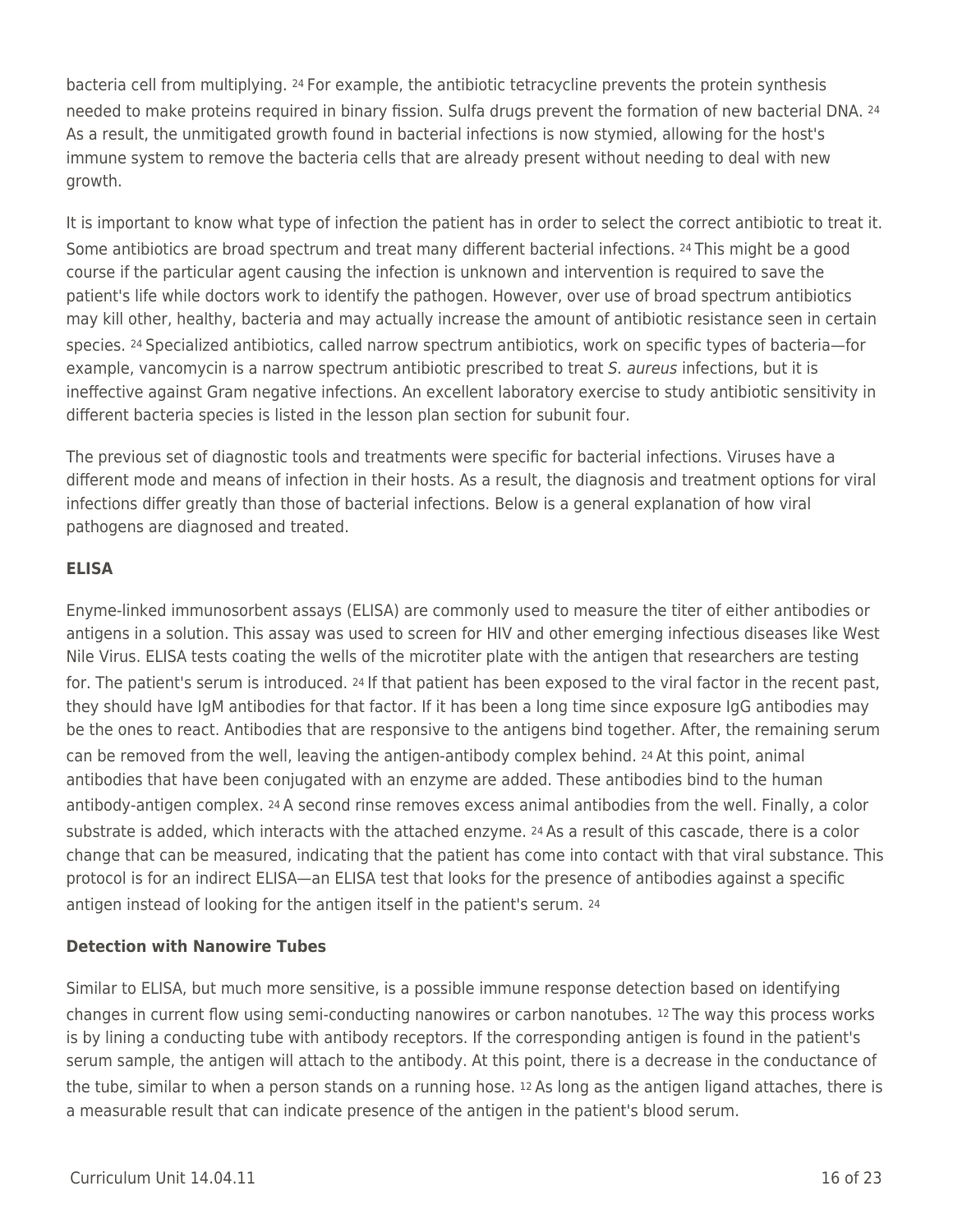#### **Vaccines**

Vaccination has become a staple of preventing infections. Vaccines themselves are designed to prime our immune response in order to respond quickly to an infection. Most vaccines are made up of three parts: an antigen of interest, an immune potentiator, and finally a delivery carrier. 24 These three compounds work together to create an immune response in the body. Current vaccines are used to prevent a wide variety of diseases, including polio and pertussis. However, as mentioned in subunit three, there are often factors that impede the development of vaccines. First, vaccines are expensive to create and host through clinical trials. <sup>12</sup> In the case of the Ebola vaccine, not only is the vaccine expensive to manufacture and put through trials, but there is a relatively small number of clients who would use the vaccine. This limit on returns decreases the attractiveness of the vaccine to manufacturers. Vaccines are also difficult to deliver to underdeveloped countries where they are needed most. Finally, the delivery method of vaccines and the current adjuvants needed to invoke immune response are very limited. <sup>12</sup>

Currently, a new nanoparticle delivery method using biodegradable polymers such as poly (lactic co-glycolic acid) and poly (glycolic acid) are being examined as a more effective drug delivery method. Nano-particles are small enough to be able to interact with cells and have the advantage of activating two types of immune response—antibody and cellular response. This ensures that there is a stronger immune response and increased response to the vaccine.

There is a lot of controversy over the use of vaccines in children. According to current vaccination schedules, most children should receive about nineteen injections in their first two years of life—a number that parents think is too many. The number of injections, coupled with the drastic reduction or complete eradication of measles, pertussis, and polio outbreaks in the United States have many questioning the need for these vaccines anymore. <sup>1</sup>

Vaccines can also have damaging side effects. Some case studies have been made that link vaccination with the rise in autism or other chronic diseases. The polio virus discussed in subunit three was linked to causing vaccine-associated paralytic polio in a handful of children yearly. 1 This infrequent side effect was deemed acceptable when more than 16 thousand children were suffering from the crippling effects of the poliovirus. However, since polio is now considered to be eliminated from the United States, many feel that this risk is no longer acceptable. <sup>1</sup>

It is very likely many students will have their own opinions about vaccination. Students should be allowed to explore this topic and potentially clear up any misconceptions they have. A recommended teaching strategy for this subunit is to allow students to create either a position paper about vaccination or to host a debate on the topic.

### **Subunit Five: Media Influence on Outbreaks**

The last subunit of this program is dedicated to the influence of media on outbreaks of diseases. As quickly as an emerging infectious disease can spread, panic and hysteria can spread just as quickly. Many students might remember the avian flu or the swine flu hysteria. It seemed like a constant media blast covering outbreaks and spread of the disease, in addition to the death toll. More recently, there has been frequent

 $Curriculum Unit 14.04.11$   $17.0f 23$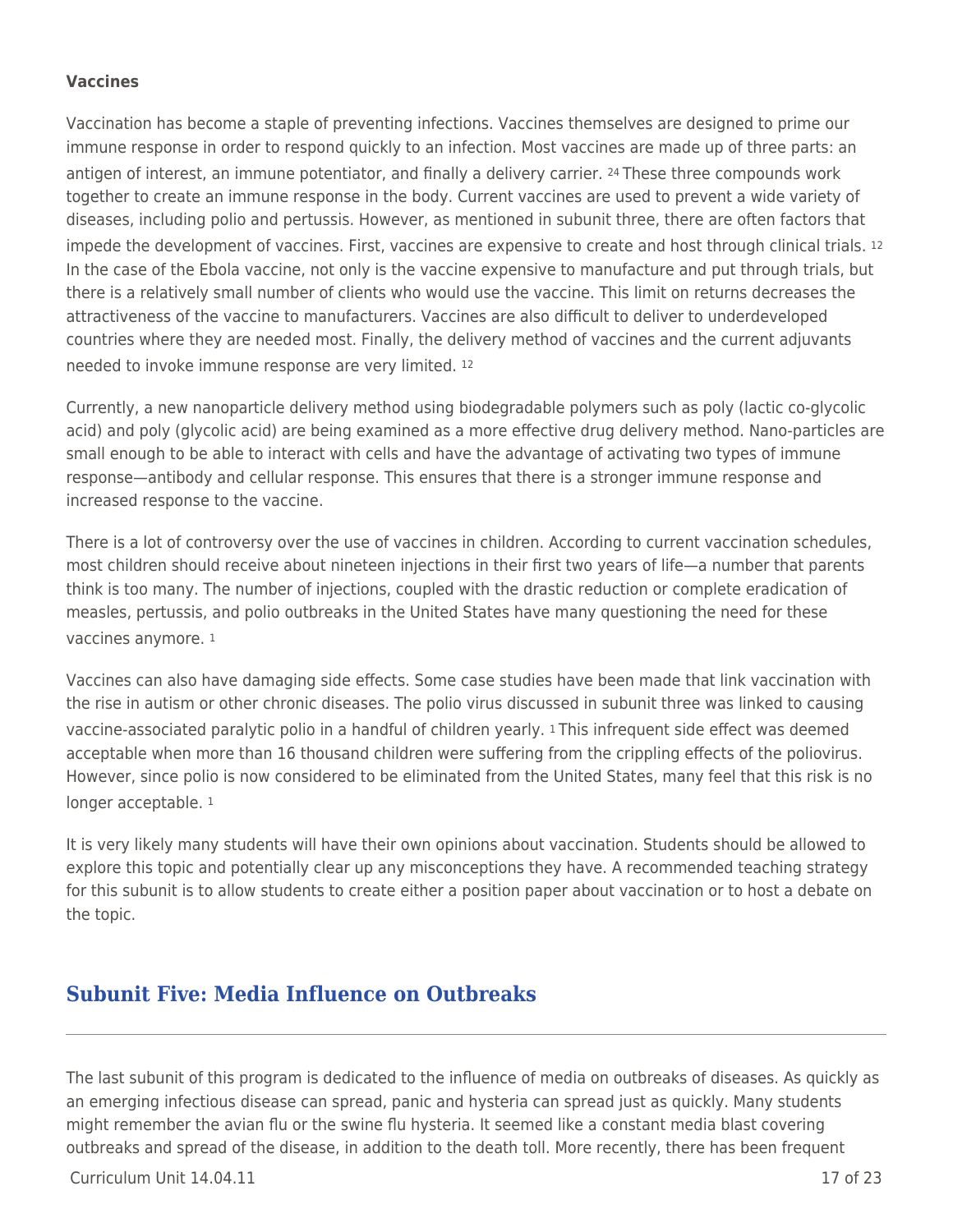news coverage of the MERS outbreak and the new Ebola outbreak in Africa.

And, just like the diseases that they cover, these media reports can spread panic. In a recent document released by the Office of Transnational Issues evaluating the containment and control of the SARS outbreak, the media was contributed to increasing the transmission of diseases and inhibiting effective quarantine. This is especially true with sensationalist media reporting and reports that contain rumors and speculation. 3

Media coverage of an outbreak may increase the perceived threat, especially if significant airtime is dedicated to the disease. In two separate studies, readers rated the seriousness of diseases and other epidemiological factors. 25 Diseases that were highly represented in the media were rated as more severe than diseases that were not as often portrayed. In addition, the participants felt that the diseases that were more often discussed in media posed a higher risk to their communities. 25 In a follow up experiment, the diseases were stripped of their names and were presented as a list of symptoms. In this follow up experiment, participants usually rated the less discussed diseases as being more severe—demonstrating that media influence heavily swayed perception of diseases. <sup>25</sup>

In one study, social media was used as a resource to increase information spread within social circles without initiating physical contact. This Information Dissemination Network can help to inhibit the spread of disease while also allowing for those who are sick to reach out for assistance. 18 Scoglio, one of the members of the team, also indicated that people may be more willing to follow advice from individuals they trust rather than impersonal news broadcasts. <sup>15</sup>

Recommended teaching for this subunit include exposing students to different forms of media—newspaper clippings, online articles, and even television news reports—and having students analyze the tone of the broadcasts. They can decide if the media piece is providing valuable information to the public and if they are presenting the information in a tone that is unbiased and collected. Students can also hold a debate about the effectiveness of media in assisting disease containment.

### **Sample Lessons**

Each subunit includes suggested activities and teaching suggestions, as listed above. Below, I have included a more in-depth lesson idea for each section.

Subunit 1 Activity: Bacteria research project.

Students can take class time to research different bacteria structures, morphology, and arrangement. Students can be assigned a bacterial pathogen or they can choose one that interests them. Students should research morphology and arrangement, Gram-reaction, natural reservoir, transmission, symptoms, methods to kill the bacterium, and any other important information they see fit. Students can either present their research in a slide show or fill out a teacher generated template to create a classroom book on bacteria.

Subunit 2 Activity: Transmission Lab.

This laboratory experiment also exposes students to the inherent problems of identifying patient zero. Each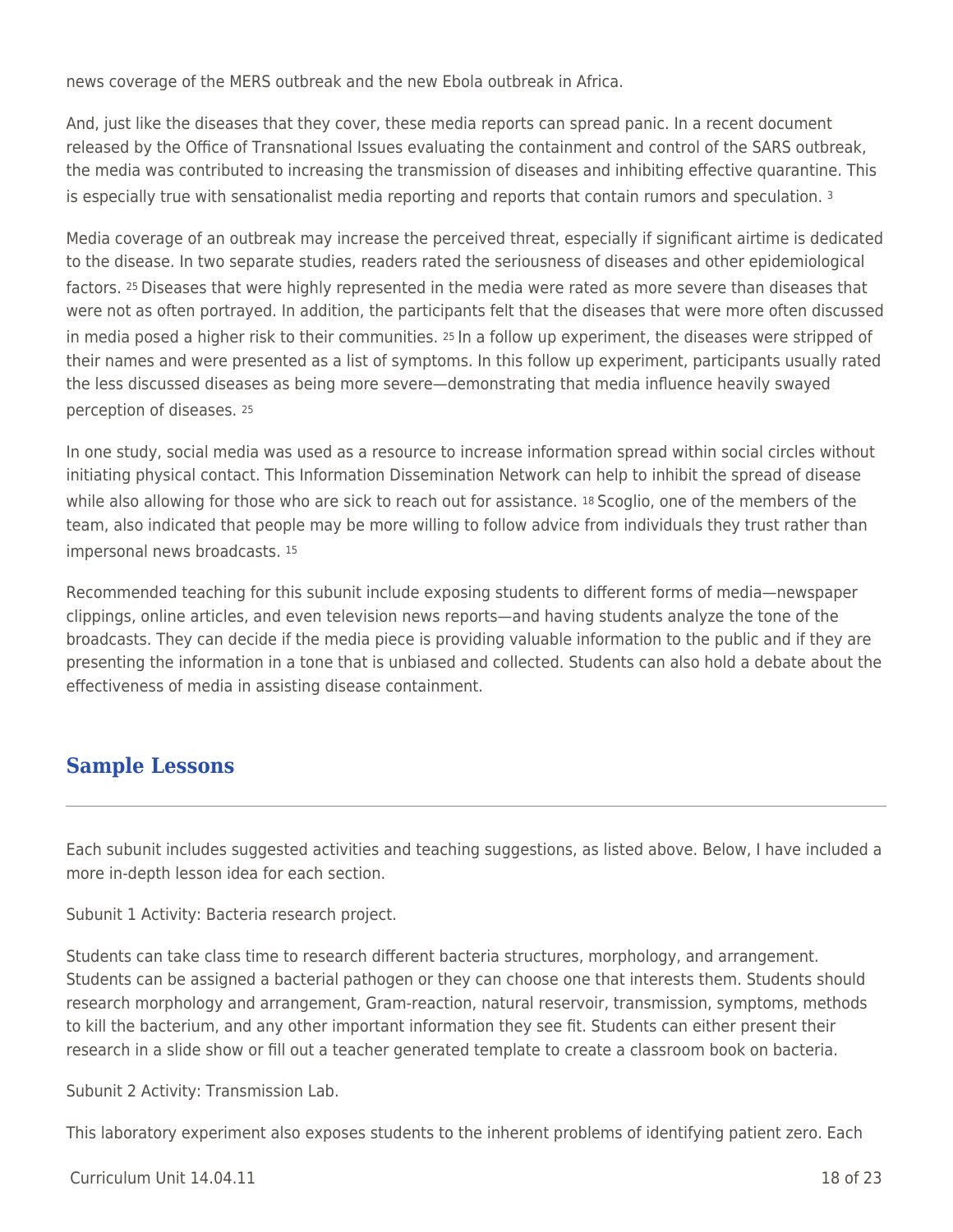student has a numbered cup containing either distilled water or a cup of sodium hydroxide. Students 'exchange fluids with a classmate by pouring all of the liquid into one of the cups and then splitting the amount equally again, keeping a log of who they exchanged with. After exchanging twice, phenolphthalein can be used to identify which cups are "infected" with the sodium carbonate. Using their logs, students can try to trace back to patient zero.

Subunit 3 Activity: Public Outreach.

Students should research one emerging or re-emerging infectious disease and write a paper, create a presentation, or develop a poster and handouts that inform the New Haven community about the causative agents and risks of that disease. Students should also provide methods for staying safe and reducing the risk of infection.

Subunit 4 Activity: Antibiotic Disk Sensitivity Lab.

Large petri dishes should be seeded with a lawn of different types of bacteria. Students will carefully place antibiotic disks on the lawn, making sure that they are not too close to the edge or each other. Students should allow the disks to incubate for 24 hours. After, measure the zone of inhibition (the clear area) around the disks and compare with a sensitivity table to determine if the bacteria are sensitive, intermediately sensitive, or resistant to that antibiotic.

Subunit 4 Activity: Debate. Are vaccines helpful or harmful?

Divide students into two groups and have them research the pros and the cons of vaccination. Using proper debate format, have students discuss vaccine controversies. After, students can write short position paper stating their own opinion about the subject.

Subunit 5 Activity: Analysis of Media Broadcasts.

Using a graphic organizer, students can watch and read several news broadcasts about different emerging infectious diseases. Students can then try their hand at creating their own broadcasts or reports about a current emerging infectious disease. After, students can peer-review the articles on their accuracy and professionalism.

## **Appendix A: Standards**

New Haven Standards

DINQ.1: Identify questions that can be answered through scientific investigation.

DINQ.2: Read, interpret, and examine the credibility and validity of scientific claims in different sources of information

DINQ.4: Design and conduct appropriate types of scientific investigations to answer different questions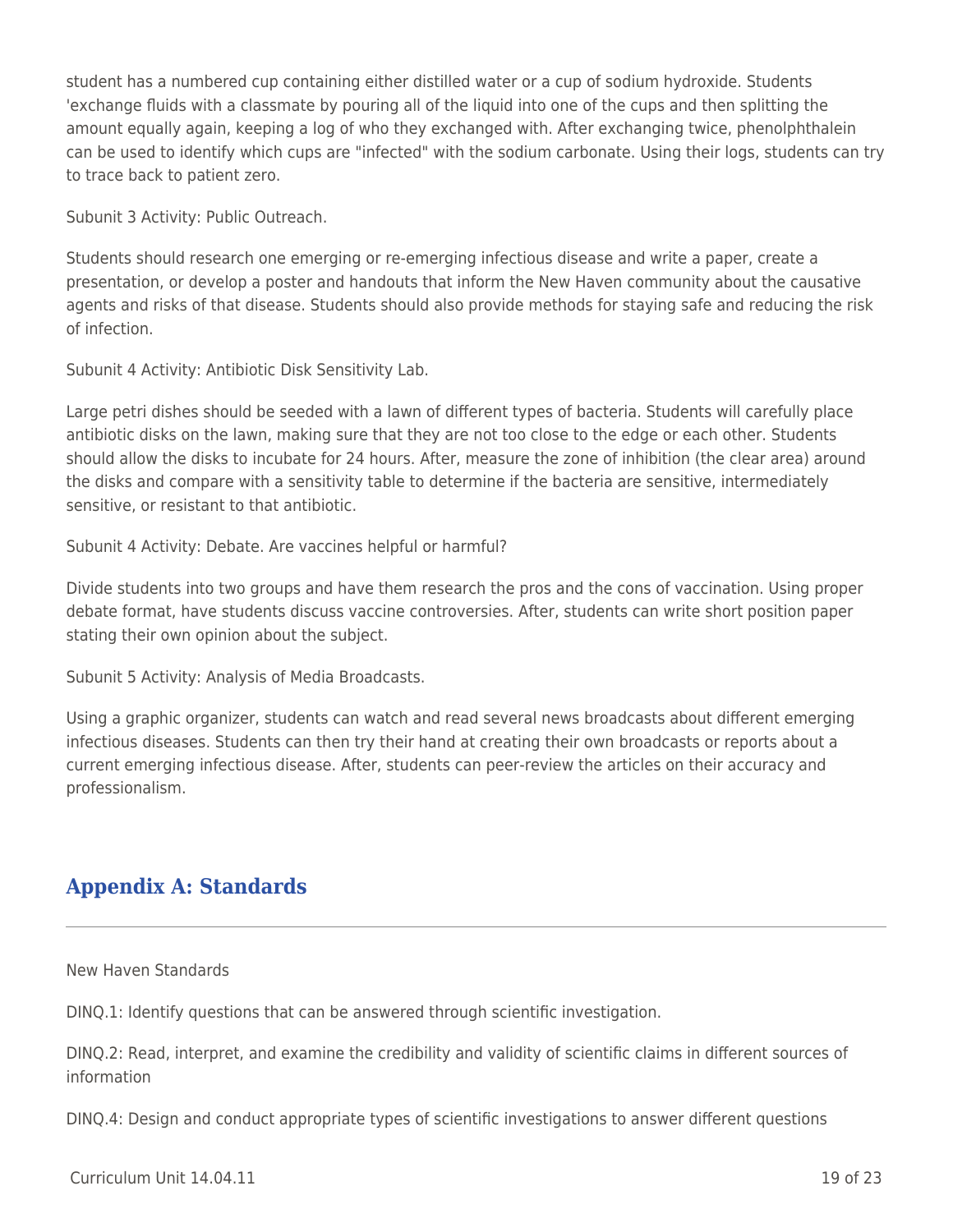D.31: Describe the similarities and differences between bacteria and viruses

D.32: Describe how bacterial and viral infectious diseases are transmitted, and explain the roles of sanitation, vaccination, and antibiotic medications in the prevention and treatment of infectious diseases

D.39: Describe the difference between genetic disorders and infectious diseases.

D.45: Explain how technological advances have affected the size and growth rate of human populations throughout history

Common Core State Standards

ELA-Literacy.RST.9-10.1: Cite specific textual evidence to support analysis of science and technical texts, attending to the precise details of explanations or descriptions

ELA-Literacy.RST.9-10.2: Determine the central ideals or conclusions of a text; trace the text's explanation or depiction of a complex process, phenomenon, or concept provide and accurate summary of text

ELA-Literacy.RST.9-10.3: Follow precisely a complex multistep procedure when carrying out experiments, taking measurements, or performing technical tasks, attending to special cases or exceptions defined in the text

ELA-Literacy.RST.9-10.7: Translate quantitative or technical information expressed in words in a text into visual form and translate information expressed visually or mathematically into words

ELA-Literacy.RST.9-10.9: Compare and contrast findings presented in a text to those from other sources, noting when the findings support or contradict previous explanations or accounts

## **Appendix B: Web Resources for Students and Teachers**

CDC- The Centers for Disease Control and Prevention website is an excellent website for researching current and past emerging infectious diseases. www.cdc.gov

WHO-- The World Health Organization website provides a global perspective on currently breaking diseases. www.who.org

Students should also be exposed to as much primary literature and media as possible, surrounding current emerging infectious diseases.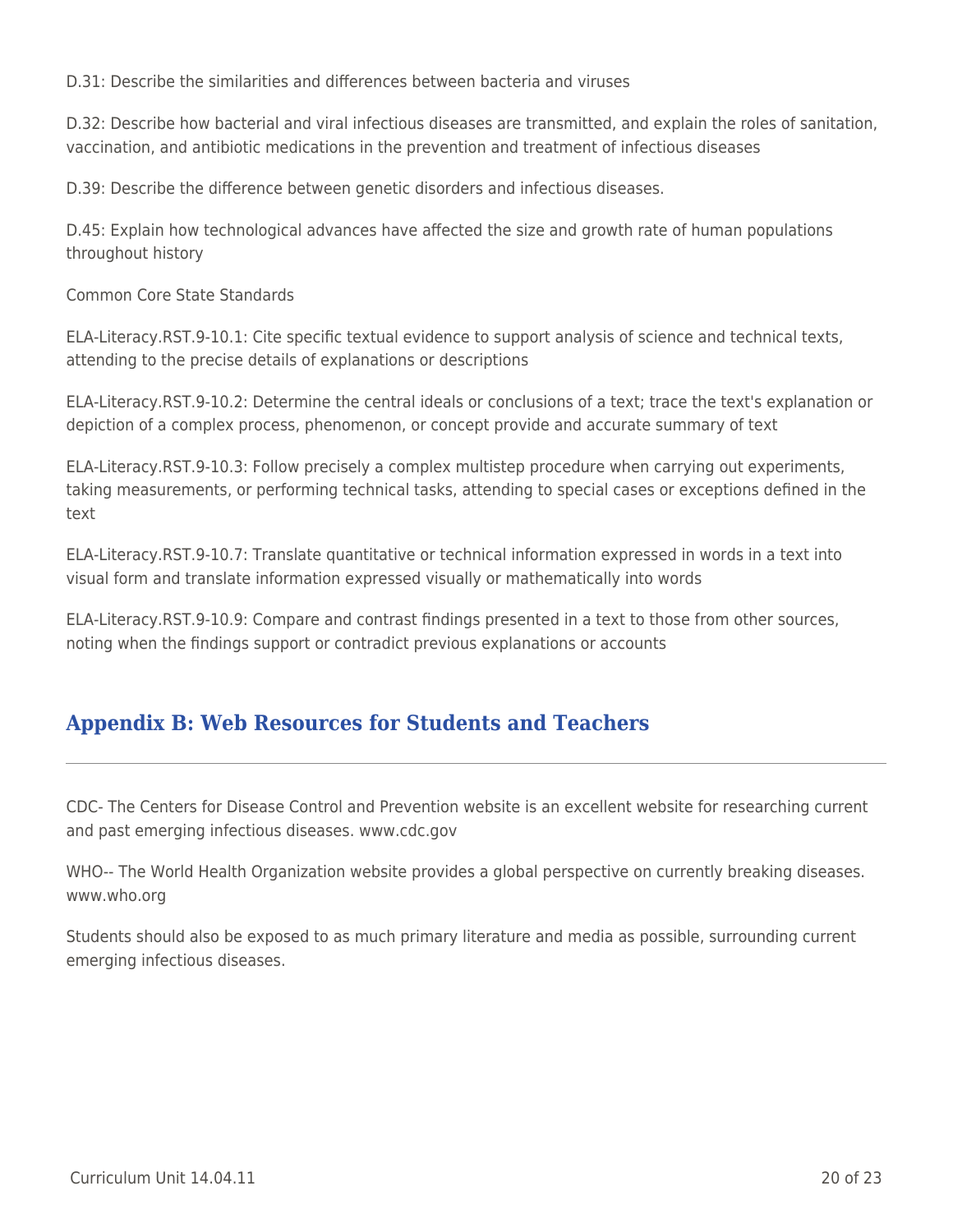## **Appendix C: Bibliography**

1. Bronfin, Daniel. "Childhood Immunization Controversies: What Are Parents Asking?" The Ochsner Journal (2008): 151-156. This article discussed several very important concerns about vaccination in children.

2. Cano RJ, and Borucki MK. "Revival and Identification of Bacterial Spores in 25- to 40-Million-Year-Old Dominican Amber." Science (1995): 1060-1064. An interesting article detailing the revival of ancient bacterial endospores.

3. Central Intelligence Agency. "SARS: lessons from the first epidemic of the 21 st century." http://www.pdhealth.mil/downloads/cia\_sars.pdf. This article provides an analysis of the SARS outbreak, including effectiveness in the containment process and media influence.

4. Centers for Disease Control and Prevention. "A Polio-Free U.S. Thanks to Vaccine Efforts." Centers for Disease Control and Prevention. http://www.cdc.gov/Features/PolioFacts/ (accessed July 20, 2014). This website outlines some of the protocols in place for polio vaccination.

5. Centers for Disease Control and Prevention. "Antibiotic resistance FAQ." Centers for Disease Control and Prevention. http://www.cdc.gov/getsmart/antibiotic-use/antibiotic-resistance-faqs.html#define-antibiotic-resistance (accessed June 11, 2014). This website provides information about antibiotic resistance as seen in MRSA.

6. Centers for Disease Control and Prevention. "Ebola Hemorrhagic Fever: Outbreak of Ebola in Guinea, Liberia, and Sierra Leone." Centers for Disease Control and Prevention. http://www.cdc.gov/vhf/ebola/outbreaks/guinea (accessed July 27, 2014). This website was critical in the outlining of the current Ebola outbreak and is updated regularly.

7. Centers for Disease Control and Prevention. "Our Progress Against Polio." Centers for Disease Control and Prevention. http://www.cdc.gov/polio/progress/index.htm (accessed June 11, 2014). This website explains the global progress in the eradication of polio.

8. Centers for Disease Control and Prevention. "SARS Response Timeline" Centers for Disease Control and Prevention. http://www.cdc.gov/about/history/sars/timeline.htm

(accessed June 10, 2014). This website explains the outbreak timeline for SARS.

9. Centers for Disease Control and Prevention. "Vaccines and Immunizations: Polio Disease in Short." http://www.cdc.gov/vaccines/vpd-vac/polio/in-short-both.htm

(accessed June 11, 2014). This website describes the vaccination process for polio.

10. Centers for Disease Control and Prevention. "Who We Are: CDC and the Global Polio Eradication Initiative." Centers for Disease Control and Prevention. http://www.cdc.gov/polio/who/index.htm (accessed June 11, 2014). The CDC summary of the GPEI and results.

11. Dobson, Mary. Disease: The Extraordinary Stories Behind History's Deadliest Killers. Quercus Books, 2008. This high school friendly text provides insight into many of the emerging infectious diseases covered in this paper.

12. Fahmy, Tarek M. **,** Demento, Stacey L., Caplan, Michael J., Mellman, Ira, and Saltzman, Mark. "Design opportunities for actively

Curriculum Unit 14.04.11 21 of 23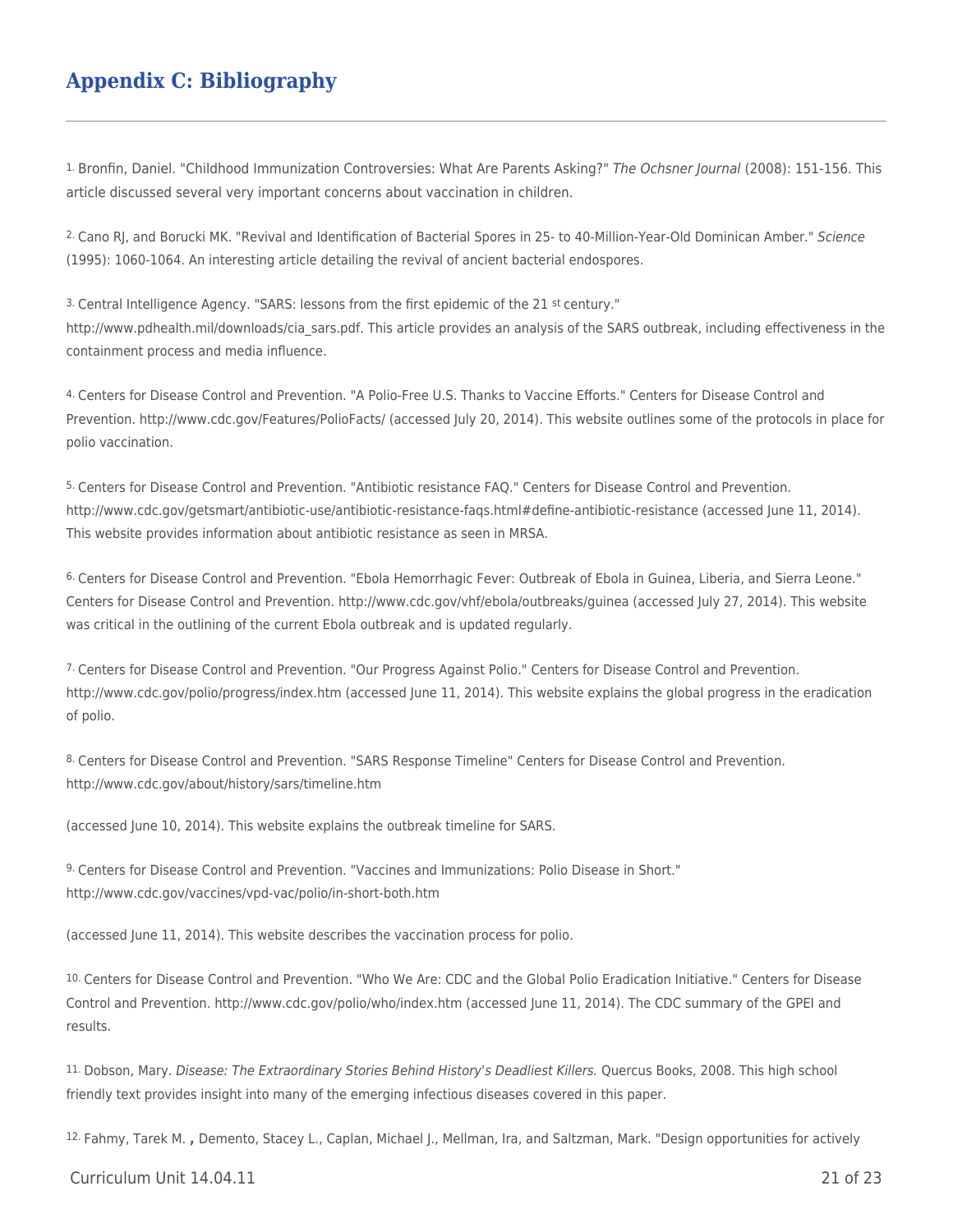targeted nanoparticle vaccines." Nanomedicine 3 (2008): 343-55. A research paper that outlines the role of nanoparticle delivery systems for vaccines.

13. Guardian News and Media. "Bubonic plague outbreak kills 32 in Madagascar." theguardian.com. http://www.theguardian.com/world/2013/dec/20/bubonic-plague-outbreak-deaths-madagascar (accessed January 5, 2014). This article discusses details about the recent outbreak of plague in Madagascar.

14. McGrath, Matt. "Little Chance for Ebola Vaccine." BBC News. http://www.bbc.com/news/science-environment-19112510 (accessed July 25, 2014). This article explores some of the problems with creating a vaccine for the Ebola virus.

15. Nauert, Rick. "Can Social Media Prevent the Spread of Disease? - Psych Central News." Psych Central.com. http://psychcentral.com/news/2012/11/28/can-social-media-prevent-the-spread-of-disease/48226.html (accessed June 12, 2014). This article explores the role that social media plays in preventing the spread of contagious diseases.

16. Nelson, Kenrad E., and Williams, Carolyn. Infectious Disease Epidemiology: Theory and Practice, 3<sup>rd</sup> edition. Jones & Bartlett Learning. 2013. This book details several globally threatening emerging infectious diseases.

17. Pietrangelo , Ann. "The Plague: Types, Causes & Symptoms." Heathline. http://www.healthline.com/health/plague#Types2 (accessed July 12, 2014). This website outlines the symptoms of plague and the three different types.

18. Sahneh, Faryad Darabi., Chowdhury, Fahmida. N., Scoglio, and Caterina. M. "On the Existence of a Threshold for Preventative Behavioral Responses to Suppress Epidemic Spreading." Scientific Reports, (2012). This study looks at the way behavior may suppress the spreading of emerging infectious diseases.

19. Senthilingam, Meera. "Ebola Outbreak: Is it Time to Test Experimental Vaccines?" CNN. http://www.cnn.com/2014/07/25/health/ebola-outbreak-experimental-vaccines/ (accessed July 25, 2014). This article outlines possible protocols for an experimental Ebola vaccine.

20. Sullivan, Nancy, Yang, Zhi-Yong., and Nabel, Gary J. "Ebola Virus Pathogenesis: Implications for Vaccines and Therapies." Journal of Virology, no. 77 (2003): 9733-9737. This resource further explores the possibility of the creation of a Ebola virus vaccine.

21. Thompson, Dennis. "As Ebola outbreak spreads, vaccine remains years away." CBSNews. http://www.cbsnews.com/news/as-ebola-outbreak-spreads-vaccine-remains-years-away/ (accessed April 20, 2014).

22. Upshur, Ross. "Ethics and Infectious Disease" Bulletin of the World Health Organization 86 (2008): 577-656. This article discusses ethics in epidemiology and the rise of antibiotic resistant bacteria.

23. U.S. National Library of Medicine. "MRSA : MedlinePlus Medical Encyclopedia." U.S National Library of Medicine. http://www.nlm.nih.gov/medlineplus/ency/article/007261.htm (accessed July 28, 2014). This article briefly describes MRSA symptoms and treatment.

24. Willey, Joanne M., Sherwood, Linda M., and Chris J. Woolverton. Prescott's Microbiology, 7 th ed. McGraw Hill, 2008. This comprehensive textbook outlines methodology for microbiology students and provides important background information for understanding epidemiology.

25. Young. M., Norman, G., and Humphreys, K. "Medicine in the Popular Press: The Influence of the Media on the Perceptions of Disease." PLoS ONE 3 (2008): e3552. This article looks at how the media may influence the perception of diseases in three studies

Curriculum Unit 14.04.11 22 of 23